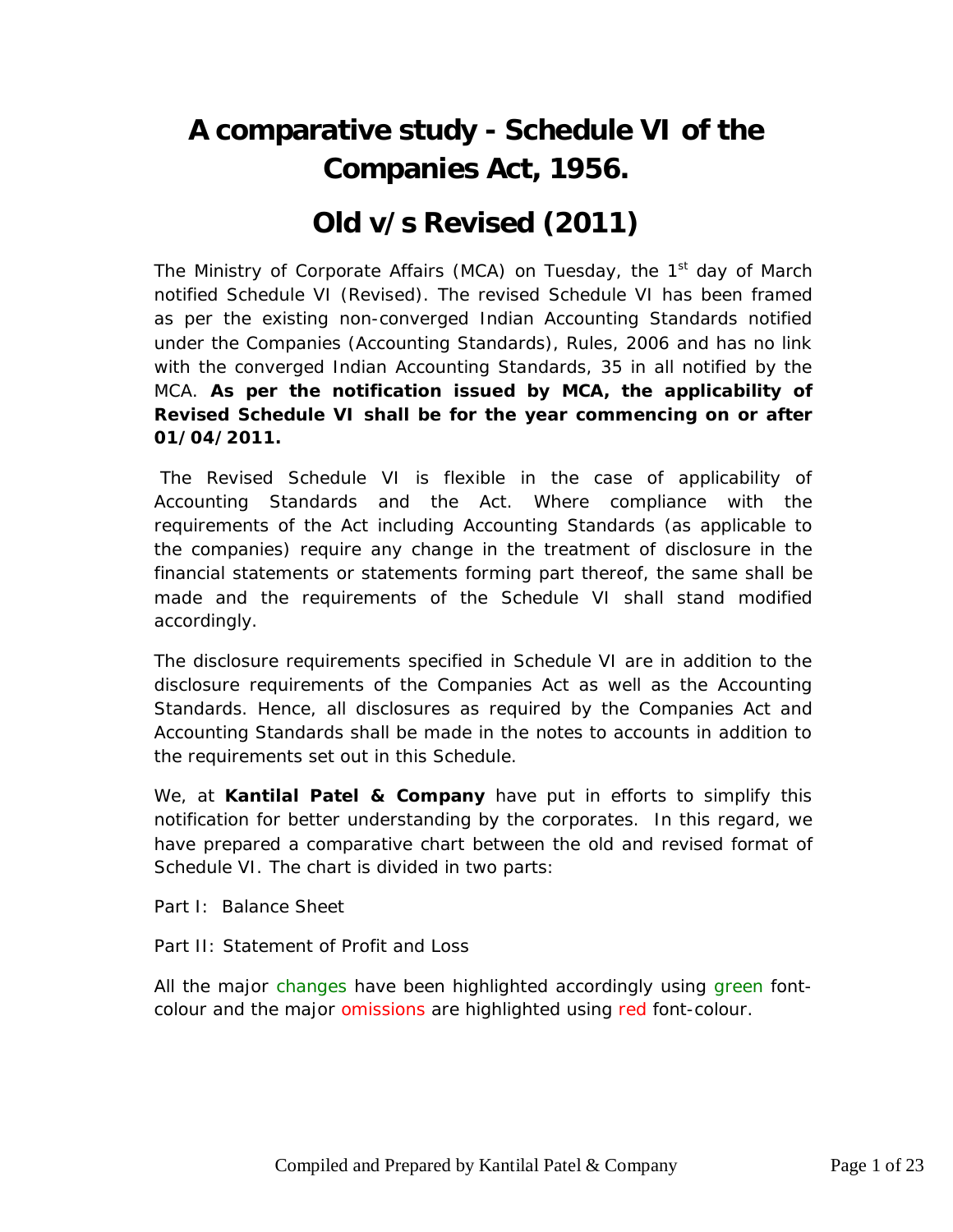| Schedule VI (OLD)                                                        | Schedule VI (Revised - 2011)                                                               |  |
|--------------------------------------------------------------------------|--------------------------------------------------------------------------------------------|--|
| <u>PART I</u>                                                            |                                                                                            |  |
| <b>BALANCE - SHEET</b>                                                   |                                                                                            |  |
| <b>I. SOURCES OF FUNDS</b>                                               | I. EQUITY & LIABILITIES                                                                    |  |
| (1) Shareholders' Funds                                                  | Shareholders' Funds<br>(1)                                                                 |  |
| (a) Capital                                                              | (a) Share Capital                                                                          |  |
| (b) Reserves & Surplus                                                   | (b) Reserves & Surplus                                                                     |  |
|                                                                          | (c) Money received against share warrants<br>(2) Share application money pending allotment |  |
| (2) Loan Funds                                                           | (3) Non-current Liabilities                                                                |  |
| (a) Secured Loans                                                        | (a) Long-term borrowings                                                                   |  |
| (b) Unsecured Loans                                                      |                                                                                            |  |
| (3) Deferred Tax Liabilities (Net)                                       | (b) Deferred tax liabilities (Net)                                                         |  |
|                                                                          | (c) Other long term liabilities                                                            |  |
|                                                                          | (d) Long-term provisions                                                                   |  |
| $(3)$ Current Liabilities & Provisions (Reclassified)                    | $(4)$ Current Liabilities                                                                  |  |
| (a) Liabilities                                                          | (a) Short-term borrowings                                                                  |  |
| (b) Provisions                                                           | (b) Trade payables<br>(c) Other current liabilities                                        |  |
|                                                                          | (d) Short-term provisions                                                                  |  |
| <b>TOTAL</b>                                                             | <b>TOTAL</b>                                                                               |  |
| <b>II. APPLICATION OF FUNDS</b>                                          | II. ASSETS                                                                                 |  |
| (1) Fixed Assets                                                         | (a) Fixed Assets<br>(1)                                                                    |  |
| (a) Gross Block                                                          | (i) Tangible Assets                                                                        |  |
| (b) Less: depreciation                                                   | (ii) Intangible Assets                                                                     |  |
| (c) Net Block                                                            |                                                                                            |  |
| (d) Capital Work-in-Progress                                             | (iii) Capital Work-in-Progress<br>(iv) Intangible Assets under development                 |  |
|                                                                          | (b) Non-current Investments                                                                |  |
| (2) Investments (Long term and Current)<br>(3) Deferred Tax Assets (Net) | (c) Deferred tax assets (net)                                                              |  |
| (4) Current Assets, Loans and advances                                   | (d) Long-term loans and advances                                                           |  |
|                                                                          | (e) Other non-current assets                                                               |  |
|                                                                          | (2) Current Assets                                                                         |  |
|                                                                          | (a) Current Investments                                                                    |  |
| (a) Inventories                                                          | (b) Inventories                                                                            |  |
| (b) Sundry debtors                                                       | (c) Trade Receivables<br>(d) Cash and Cash equivalents                                     |  |
| (c) Cash and Bank balances                                               | (e) Short-term loans and advances                                                          |  |
| (d) Loans & Advances<br>(e) Other current Assets                         | (f) Other current assets                                                                   |  |
| (a) Miscellaneous expenditure to the extent not written<br>(5)           |                                                                                            |  |
| off or adjusted.                                                         |                                                                                            |  |
| (b) Profit and Loss Account                                              |                                                                                            |  |
| <b>TOTAL</b>                                                             | <b>TOTAL</b>                                                                               |  |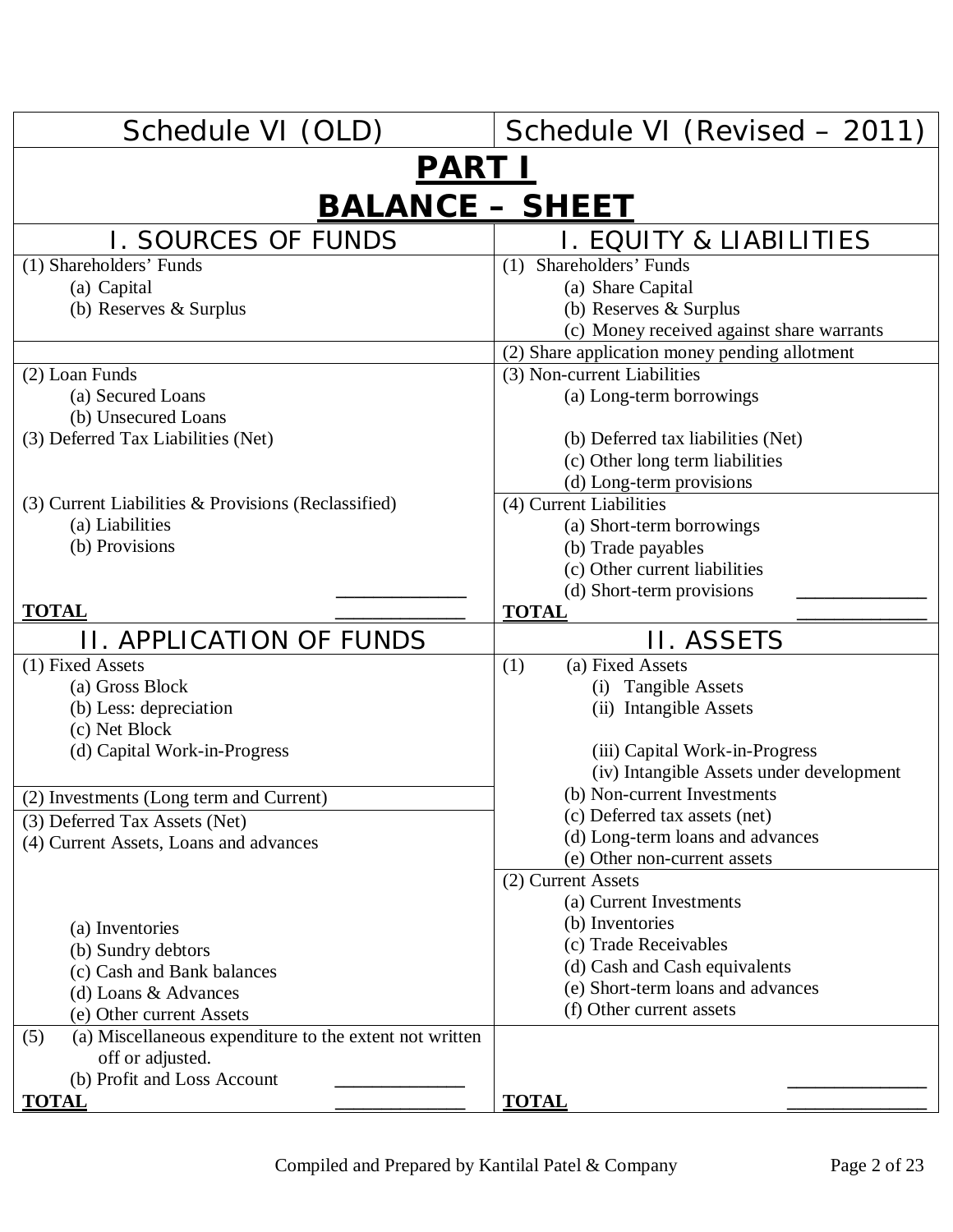| <b>PART I</b>                                                                                                                                                                                                                                                                                                                                                                   |                                                                                                                                                                                                                                                                                                                                                                                                                                                                                                                                                             |  |
|---------------------------------------------------------------------------------------------------------------------------------------------------------------------------------------------------------------------------------------------------------------------------------------------------------------------------------------------------------------------------------|-------------------------------------------------------------------------------------------------------------------------------------------------------------------------------------------------------------------------------------------------------------------------------------------------------------------------------------------------------------------------------------------------------------------------------------------------------------------------------------------------------------------------------------------------------------|--|
| <b>I. SOURCES OF FUNDS</b>                                                                                                                                                                                                                                                                                                                                                      | I. EQUITY & LIABILITIES                                                                                                                                                                                                                                                                                                                                                                                                                                                                                                                                     |  |
| Permitted both Vertical and Horizontal forms of<br>presentation.                                                                                                                                                                                                                                                                                                                | $\triangleright$ Permits only <b>VERTICAL</b> form of presentation.                                                                                                                                                                                                                                                                                                                                                                                                                                                                                         |  |
| Used "Sources" and "Application of Funds" as<br>Headings in the Vertical Form.                                                                                                                                                                                                                                                                                                  | Uses "Equity & Liabilities" and "Assets" as<br>$\blacktriangleright$<br>Headings.                                                                                                                                                                                                                                                                                                                                                                                                                                                                           |  |
| <b>SHAREHOLDERS' FUNDS</b>                                                                                                                                                                                                                                                                                                                                                      |                                                                                                                                                                                                                                                                                                                                                                                                                                                                                                                                                             |  |
| (1) Shareholders' funds were classified as -<br>a. Capital<br>b. Reserves & Surplus                                                                                                                                                                                                                                                                                             | $(1)$ Shareholders' funds are classified as $-$<br><b>Share Capital</b><br>a.<br>b. Reserves & Surplus<br>c. Money received against Share Warrant.                                                                                                                                                                                                                                                                                                                                                                                                          |  |
| (a) Share Capital<br>For each class of Capital –<br>(a) Authorized<br>(b) Issued<br>(c) Subscribed<br>(d) Par value per share<br>(e) Calls unpaid<br>$\triangleright$ By Directors<br>$\triangleright$ By Others<br>(f) Forfeited shares (Amount originally<br>$p$ aid – up). Any Capital profit on<br>reissue of Forfeited shares should be<br>transferred to Capital Reserve. | (a) Share Capital<br>For each class of Capital –<br>(a) Authorized<br>(b) Issued<br>(c) Subscribed $&$ Fully paid up<br>(d) Subscribed $\&$ not fully paid up<br>(e) Par value per share<br>(f) Calls unpaid<br>$\triangleright$ By Directors<br>$\triangleright$ By Officers<br>(g) Forfeited shares (amount<br>originally paid-up)                                                                                                                                                                                                                        |  |
| (g) Terms of redemption or conversion<br>(if any) of any redeemable<br>preference Capital to be stated,<br>together with the earliest date of<br>redemption.<br>Particulars of the different classes of<br>Preference shares to be given.<br>(h) In case of Subsidiary companies, the                                                                                           | (h) A reconciliation of the number of<br>shares outstanding at the<br>beginning and at the end of the<br>reporting period.<br>(i) The rights, preferences and<br>restrictions attaching to each class<br>of shares including restrictions on<br>the distribution of dividends and<br>the repayment of capital.<br>Terms of any securities<br>convertible into equity/preference<br>shares issued along with the<br>earliest date of conversion in<br>descending order starting from the<br>farthest such date.<br>Shares in respect of each class in<br>(i) |  |
| number of shares held by the                                                                                                                                                                                                                                                                                                                                                    | the company held by its holding                                                                                                                                                                                                                                                                                                                                                                                                                                                                                                                             |  |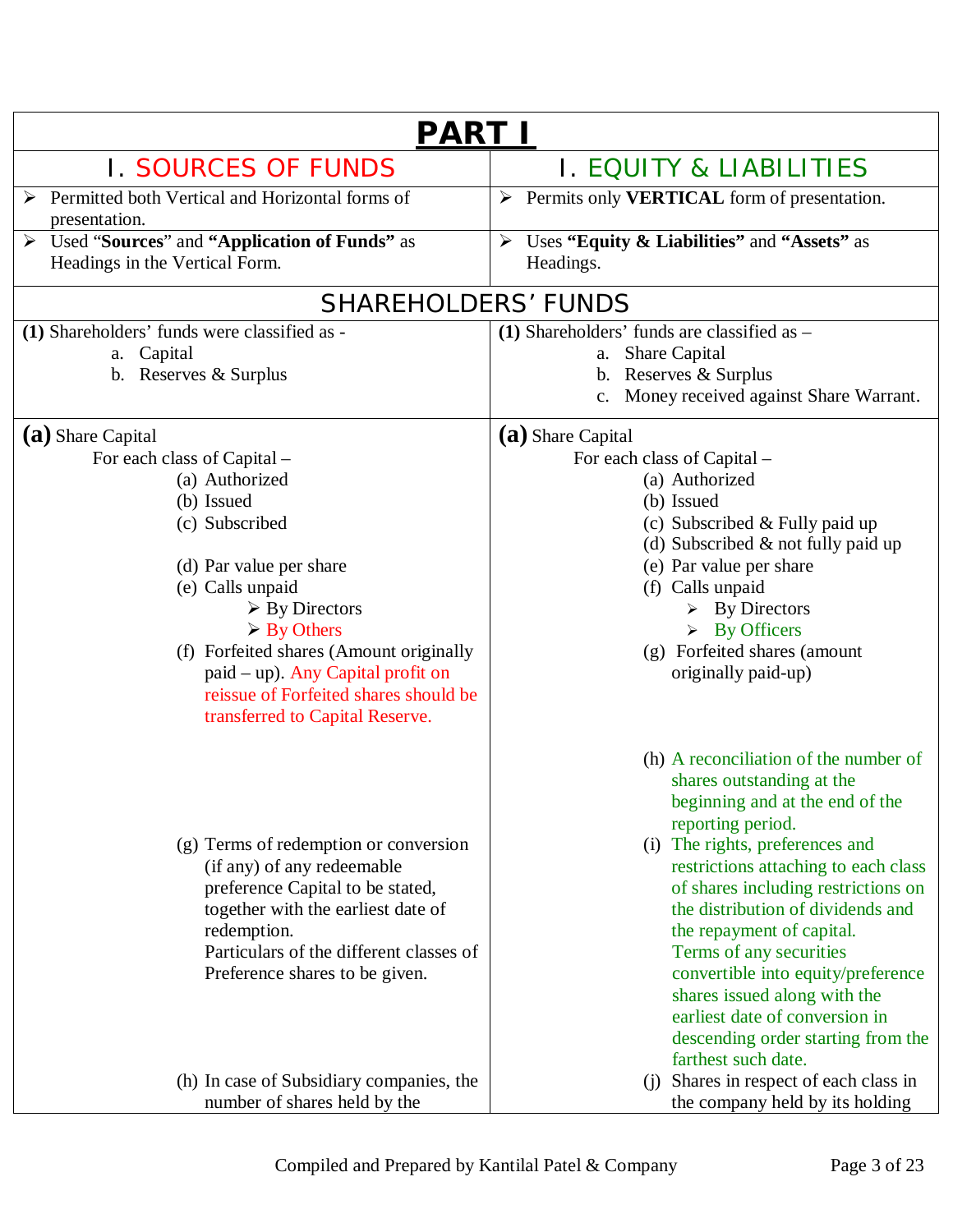|                       | holding company as well as by the<br>ultimate holding company and its<br>subsidiaries must be separately<br>stated.<br>Shares allotted as fully paid,<br>(i)<br>pursuant to a contract, for<br>consideration other than cash,<br>should be separately shown. Shares<br>allotted as fully paid-up, by way of<br>Bonus shares (specifying the source<br>from which such Bonus shares are<br>issued e.g., Capitalization of Profits<br>or Reserves or from Share Premium | company or its ultimate holding<br>company including shares held by<br>subsidiaries or associates of the<br>holding company or the ultimate<br>holding company in aggregate.<br>(k) Shares in the company held by<br>each shareholder holding more<br>than 5 percent shares specifying<br>the number of shares held.<br>(1) Shares reserved for issue under<br>options and<br>contracts/commitments for sale of<br>shares/disinvestment, including<br>the terms and amounts.<br>(m) For the period of five years<br>immediately preceding the date as<br>at which the Balance Sheet is<br>prepared:<br>$\triangleright$ Aggregate number and class<br>of shares allotted as fully<br>paid up pursuant to<br>contract(s) without payment<br>being received in cash.<br>Aggregate number and class<br>of shares allotted as fully<br>paid up by way of bonus<br>shares. |
|-----------------------|-----------------------------------------------------------------------------------------------------------------------------------------------------------------------------------------------------------------------------------------------------------------------------------------------------------------------------------------------------------------------------------------------------------------------------------------------------------------------|-----------------------------------------------------------------------------------------------------------------------------------------------------------------------------------------------------------------------------------------------------------------------------------------------------------------------------------------------------------------------------------------------------------------------------------------------------------------------------------------------------------------------------------------------------------------------------------------------------------------------------------------------------------------------------------------------------------------------------------------------------------------------------------------------------------------------------------------------------------------------|
|                       | Account)                                                                                                                                                                                                                                                                                                                                                                                                                                                              | Aggregate number and class<br>of shares bought back.                                                                                                                                                                                                                                                                                                                                                                                                                                                                                                                                                                                                                                                                                                                                                                                                                  |
|                       | (b) Reserves and Surplus<br>(a) Capital Reserves<br>(b) Capital Redemption Reserve<br>(c) Share Premium Account                                                                                                                                                                                                                                                                                                                                                       | (b) Reserves and Surplus<br>(a) Capital Reserves<br>(b) Capital Redemption Reserve<br>(c) Securities Premium Reserve<br>(d) Debenture Redemption Reserve<br>(e) Revaluation Reserve                                                                                                                                                                                                                                                                                                                                                                                                                                                                                                                                                                                                                                                                                   |
|                       | (d) Other Reserves specifying the nature<br>of each Reserve and the amount in<br>respect thereof.                                                                                                                                                                                                                                                                                                                                                                     | (f) Share Options Outstanding Account<br>$(g)$ Other Reserves – (specify the<br>nature and purpose of each<br>reserve and the amount in respect<br>thereof)                                                                                                                                                                                                                                                                                                                                                                                                                                                                                                                                                                                                                                                                                                           |
| $\blacktriangleright$ | Surplus i.e. the balance in the Profit and Loss Account<br>after providing for proposed allocation, viz. Dividend,<br><b>Bonus or Reserves.</b>                                                                                                                                                                                                                                                                                                                       | Surplus i.e. the balance in the balance in the<br>➤<br>statement of Profit & Loss disclosing allocations and<br>appropriations such as dividends, bonus shares and<br>transfer to/from reserves etc.                                                                                                                                                                                                                                                                                                                                                                                                                                                                                                                                                                                                                                                                  |
| ➤                     | Debit balance in the Profit & Loss Account shall be<br>shown as a deduction from the uncommitted reserves, if                                                                                                                                                                                                                                                                                                                                                         | Debit balance of statement of profit and loss shall be<br>➤<br>shown as a negative figure under the head 'Surplus'.                                                                                                                                                                                                                                                                                                                                                                                                                                                                                                                                                                                                                                                                                                                                                   |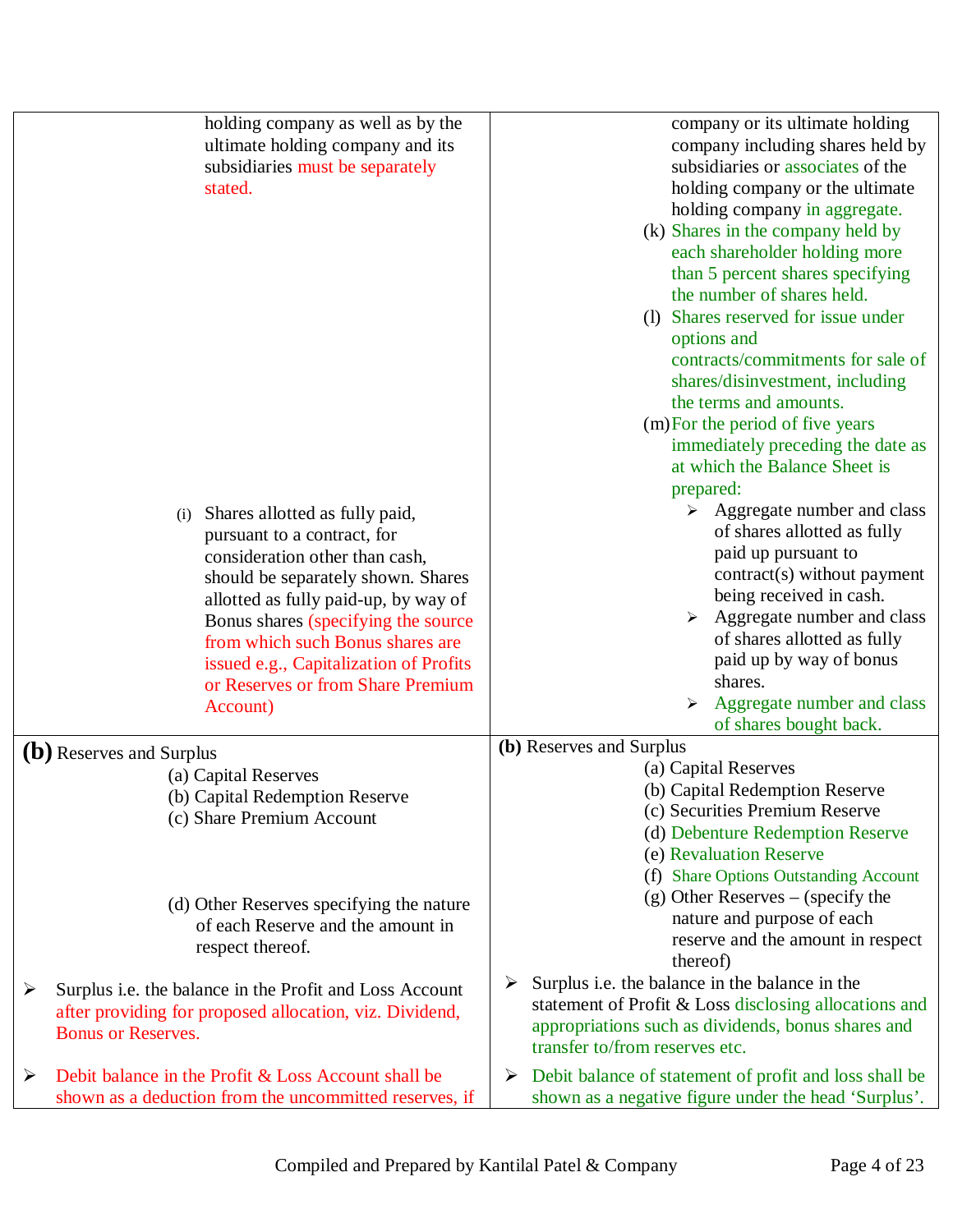| any. If debit balance of Profit & Loss is in excess of<br>uncommitted reserves, the same shall be shown under<br>"ASSETS" as Profit & Loss.<br>Additions and deductions since the last balance-sheet to<br>$\blacktriangleright$<br>be shown under each of the specified heads.<br><b>SINKING FUND</b><br>$\blacktriangleright$<br>The word "fund" in relation to any "Reserve"<br>should be used only where such Reserve is specifically |                                                                                     | Similarly, the balance of "Reserves and Surplus",<br>after adjusting negative balance of surplus, if any,<br>shall be shown under the head "Reserves and<br>Surplus" even if the resulting figure is in the<br>negative.<br>$\triangleright$ Additions and deductions since the last balance-<br>sheet to be shown under each of the specified heads.<br>A reserve specifically represented by earmarked<br>➤<br>investments shall be termed as a 'fund'. |                                                                            |
|-------------------------------------------------------------------------------------------------------------------------------------------------------------------------------------------------------------------------------------------------------------------------------------------------------------------------------------------------------------------------------------------------------------------------------------------|-------------------------------------------------------------------------------------|-----------------------------------------------------------------------------------------------------------------------------------------------------------------------------------------------------------------------------------------------------------------------------------------------------------------------------------------------------------------------------------------------------------------------------------------------------------|----------------------------------------------------------------------------|
| represented by earmarked Investments.<br>Proposed additions to Reserve.<br>➤                                                                                                                                                                                                                                                                                                                                                              |                                                                                     |                                                                                                                                                                                                                                                                                                                                                                                                                                                           |                                                                            |
| (2)                                                                                                                                                                                                                                                                                                                                                                                                                                       |                                                                                     | (2) Share application money pending allotment                                                                                                                                                                                                                                                                                                                                                                                                             |                                                                            |
|                                                                                                                                                                                                                                                                                                                                                                                                                                           | <b>LIABILITIES</b>                                                                  |                                                                                                                                                                                                                                                                                                                                                                                                                                                           |                                                                            |
| <b>Secured Loans (SL)</b><br>➤<br><b>Unsecured Loans (UL)</b><br>➤<br><b>Current Liabilities and Provisions (CLP)</b><br>➤                                                                                                                                                                                                                                                                                                                |                                                                                     | <b>Non - Current Liabilities (NCL)</b><br>➤<br><b>Current Liabilities (CL) (See note below)</b>                                                                                                                                                                                                                                                                                                                                                           |                                                                            |
| (3) Secured Loans; Unsecured Loans; Current Liabilities &<br>Provisions.                                                                                                                                                                                                                                                                                                                                                                  |                                                                                     | (3) Non – Current Liabilities                                                                                                                                                                                                                                                                                                                                                                                                                             | (4) Current Liabilities                                                    |
|                                                                                                                                                                                                                                                                                                                                                                                                                                           |                                                                                     | (a) Long term borrowings<br>(sub-classify as Secured<br>Loans/Unsecured loans)                                                                                                                                                                                                                                                                                                                                                                            | (a) Short term<br>borrowings                                               |
| (a) Debentures (SL/UL)                                                                                                                                                                                                                                                                                                                                                                                                                    |                                                                                     | (a) Bonds/Debentures                                                                                                                                                                                                                                                                                                                                                                                                                                      |                                                                            |
| (b) Loans & Advances (SL)<br>$\triangleright$ From Banks<br>From Others                                                                                                                                                                                                                                                                                                                                                                   | Short-term Loans and<br>Advances (UL)<br>$\triangleright$ From Banks<br>From Others | (b) Term Loans<br>$\triangleright$ From Banks<br>$\triangleright$ From Others                                                                                                                                                                                                                                                                                                                                                                             | Loans Repayable on<br>Demand<br>$\triangleright$ From Banks<br>From Others |
|                                                                                                                                                                                                                                                                                                                                                                                                                                           |                                                                                     | (c) Deferred Payment<br>Liabilities                                                                                                                                                                                                                                                                                                                                                                                                                       |                                                                            |
| (d) Fixed Deposits (UL)                                                                                                                                                                                                                                                                                                                                                                                                                   |                                                                                     | (d) Deposits                                                                                                                                                                                                                                                                                                                                                                                                                                              | Deposits                                                                   |
| (e) Loans and Advances from Subsidiary (SL/UL)                                                                                                                                                                                                                                                                                                                                                                                            |                                                                                     | (e) Loans and Advances from<br><b>Related Parties</b>                                                                                                                                                                                                                                                                                                                                                                                                     | <b>Loans and Advances</b><br>from Related Parties                          |
| (g) Other Loans & Advances $(SL/UL)$ – Specify Nature                                                                                                                                                                                                                                                                                                                                                                                     |                                                                                     | (f) Long term maturities of<br><b>Finance lease obligations</b><br>(g) Other Loans & Advances<br>(Specify Nature)                                                                                                                                                                                                                                                                                                                                         | Other Loans &<br><b>Advances</b> (Specify<br>Nature)                       |
|                                                                                                                                                                                                                                                                                                                                                                                                                                           |                                                                                     | NOTE:<br>A liability shall be classified as <b>current</b> when it satisfies                                                                                                                                                                                                                                                                                                                                                                              |                                                                            |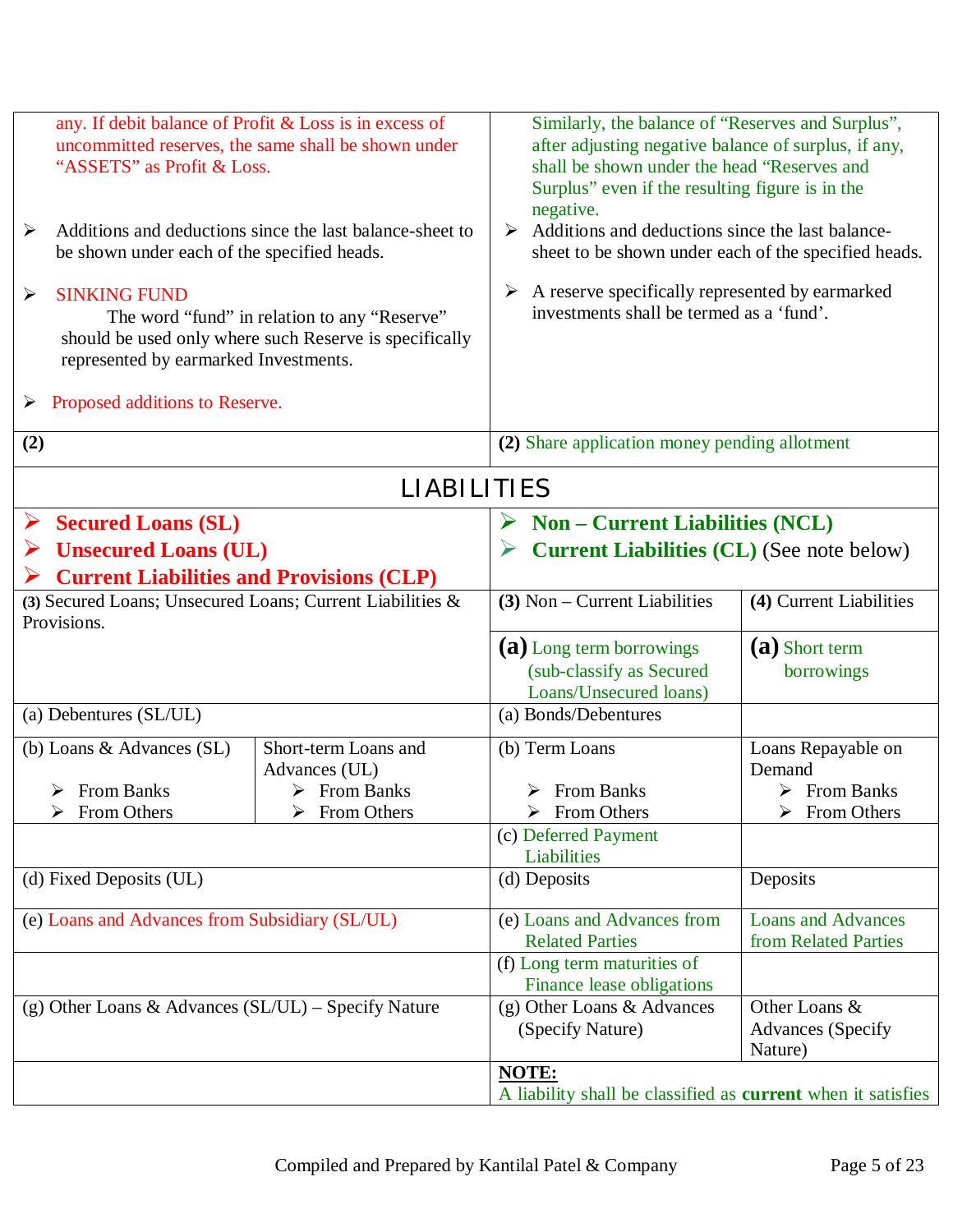|                                                                                                                   | any of the following criteria:                                                                                          |                        |
|-------------------------------------------------------------------------------------------------------------------|-------------------------------------------------------------------------------------------------------------------------|------------------------|
|                                                                                                                   | (a) It is expected to be settled in the company's normal                                                                |                        |
|                                                                                                                   | operating cycle;                                                                                                        |                        |
|                                                                                                                   | (b) It is held primarily for the purpose of being traded;<br>(c) It is due to be settled within twelve months after the |                        |
|                                                                                                                   | reporting date; or                                                                                                      |                        |
|                                                                                                                   | (d) The company does not have an unconditional right to                                                                 |                        |
|                                                                                                                   | defer settlement of the liability for at least twelve                                                                   |                        |
|                                                                                                                   | months after the reporting date. Terms of a liability                                                                   |                        |
|                                                                                                                   | that could, at the option of the counterparty, result in                                                                |                        |
|                                                                                                                   | its settlement by the issue of equity instruments do                                                                    |                        |
|                                                                                                                   | not affect its classification.                                                                                          |                        |
|                                                                                                                   | All other liabilities shall be classified as <b>non-current</b> .                                                       |                        |
| <b>EXPLANTIONS</b>                                                                                                | <b>EXPLANATIONS</b>                                                                                                     |                        |
| (a) Loans are classified under Secured and Unsecured.                                                             | (a) Borrowings to be sub classified as Secured and                                                                      |                        |
| Nature of security to be specified in each case.                                                                  | Unsecured. Nature of security shall be specified                                                                        |                        |
|                                                                                                                   | separately in each case.                                                                                                |                        |
| (b) Loans guaranteed by the director $-$ a mention thereof<br>shall also be made and also the aggregate amount of | (b) Loans guaranteed by the directors and others -<br>aggregate amount of such loans under each head shall              |                        |
| such loan under each head. Loans from Directors and                                                               | be disclosed.                                                                                                           |                        |
| Managers to be shown separately.                                                                                  |                                                                                                                         |                        |
| (c) Terms of Redemption or conversion (if any) of                                                                 | (c) Bonds/debentures (along with the rate of interest and                                                               |                        |
| debentures issued to be stated together with the earliest                                                         | particulars of redemption or conversion, as the case                                                                    |                        |
| date of redemption or conversion.                                                                                 | may be) shall be stated in descending order of                                                                          |                        |
|                                                                                                                   | maturity or conversion, starting from farthest                                                                          |                        |
|                                                                                                                   | redemption or conversion date, as the case may be.                                                                      |                        |
|                                                                                                                   | Where bonds/debentures are redeemable by                                                                                |                        |
|                                                                                                                   | installments, the date of maturity for this purpose                                                                     |                        |
|                                                                                                                   | must be reckoned as the date on which the first                                                                         |                        |
| (d) Particulars of any redeemed debentures which the                                                              | installment becomes due.<br>(d) Particulars of any redeemed bonds/ debentures which                                     |                        |
| company has power to issue must be shown.                                                                         | the company has power to reissue shall be disclosed.                                                                    |                        |
|                                                                                                                   | (e) Terms of repayment of term loans and other loans                                                                    |                        |
|                                                                                                                   | shall be stated.                                                                                                        |                        |
|                                                                                                                   | (f) Period and amount of continuing default as on the                                                                   |                        |
|                                                                                                                   | balance sheet date in repayment of loans and interest,                                                                  |                        |
|                                                                                                                   | shall be specified separately in each case.                                                                             |                        |
| (b) Deferred Tax Liabilities (Net)                                                                                | <b>(b)</b> Deferred Tax Liabilities (Net)                                                                               |                        |
| As a separate line item after unsecured loan.                                                                     | Under the head Non-Current Liabilities.                                                                                 |                        |
| (c) Current Liabilities                                                                                           | (c) Other Long Term                                                                                                     | (c) Other Current      |
|                                                                                                                   | Liabilities                                                                                                             | Liabilities            |
| (a) Creditors (CL)                                                                                                | (a) Trade Payable - A payable                                                                                           | (a) Current maturities |
| $>$ MSMED                                                                                                         | shall be classified as a trade                                                                                          | of long-term debt      |
| Others<br>➢                                                                                                       | payable if it is in respect of                                                                                          |                        |
|                                                                                                                   | the amount due on account                                                                                               |                        |
|                                                                                                                   | of goods purchased or                                                                                                   |                        |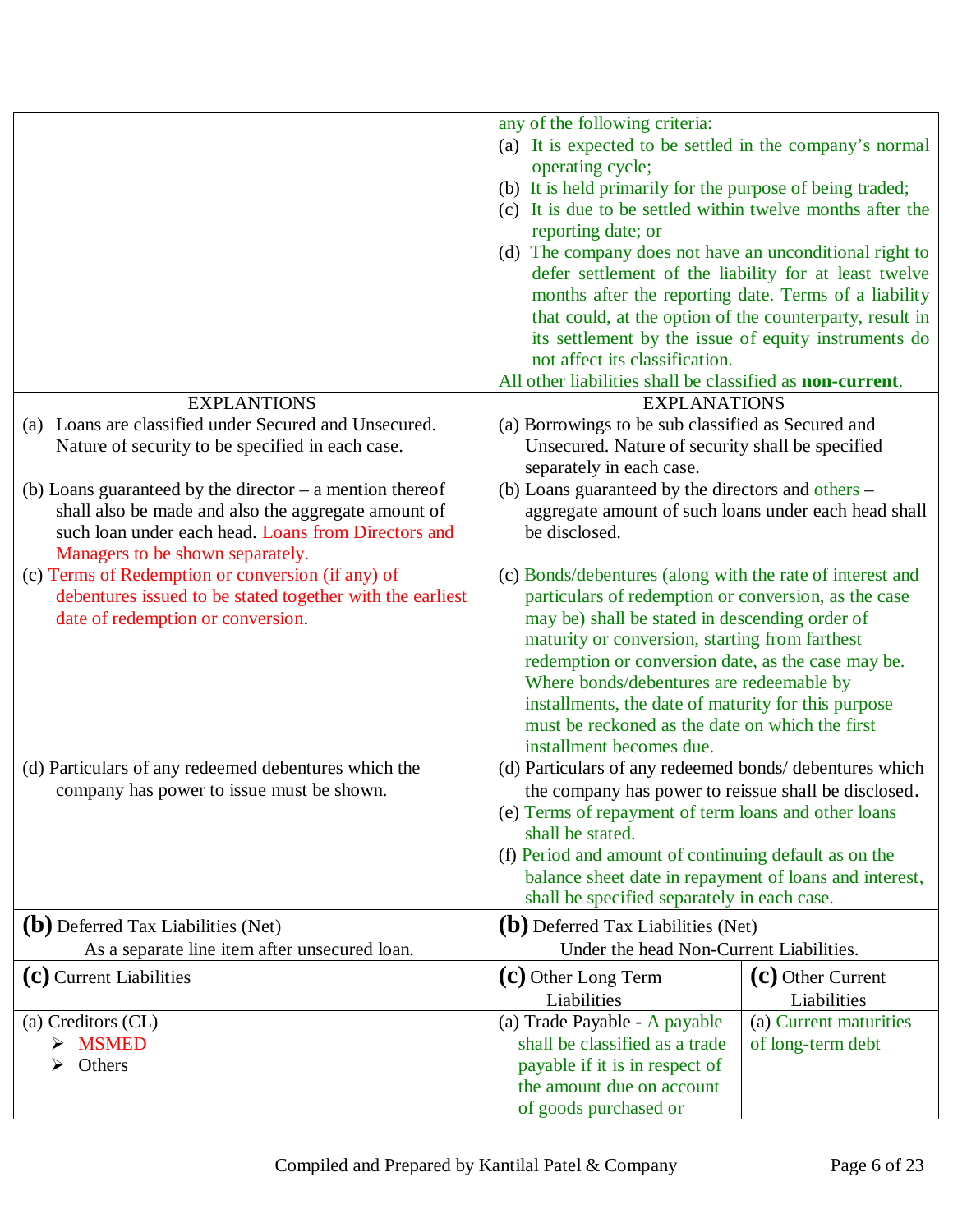|                                                            | services rendered in the     |                             |
|------------------------------------------------------------|------------------------------|-----------------------------|
|                                                            | normal course of business.   |                             |
| (b) Acceptances                                            | (b) Others                   | (b) Current maturities      |
|                                                            |                              | of finance lease            |
|                                                            |                              | obligations                 |
| (c) Interest Accrued but not due on loans (CL)             |                              | (c) Interest Accrued but    |
|                                                            |                              | not due on borrowing        |
| (d) Interest accrued and due (SL/UL) to be included under  |                              | (d) Income accrued and      |
| appropriate sub-heads.                                     |                              | due on borrowings.          |
| (e) Advance payments and unexpired discounts for the       |                              | (e) Income received in      |
| portion for which value has to be given (CL)               |                              | advance                     |
| (f) Unpaid dividend (CL)                                   |                              | (f) Unpaid dividend         |
| (g) Unpaid application money received by the companies for |                              | (g) Application money       |
| allotment of securities and due for payment. (CL)          |                              | received for allotment      |
|                                                            |                              | & securities and due for    |
|                                                            |                              | refund & interest           |
|                                                            |                              | accrued thereon.            |
| (h) Unpaid matured deposits (CL)                           |                              | (h) Unpaid matured          |
|                                                            |                              | deposits and interest       |
|                                                            |                              | accrued thereon.            |
| (i) Unpaid matured debentures (CL)                         |                              | (i) Unpaid matured          |
|                                                            |                              | debentures & interest       |
|                                                            |                              | accrued thereon.            |
| (i) Interest accrued on the above (f-i) (CL)               |                              |                             |
| (k) Other liabilities                                      |                              | (k) Other Payables          |
|                                                            |                              | (specify Nature)            |
| <b>PROVISIONS</b>                                          |                              |                             |
| ( <b>d</b> ) Provisions                                    | (d) Long term Provisions     | (d) Short term              |
|                                                            |                              | Provisions                  |
| (a) Provident Fund Scheme                                  | (a) Provision for employees' | (a) Provision for           |
| (b) Insurance, Pension and other similar staff benefit     | benefits.                    | employees' benefits.        |
| schemes                                                    | (b) Others (Specify Nature)  | (b) Others (Specify Nature) |
| (c) Provision for Taxation                                 |                              |                             |
| (d) Proposed Dividend                                      |                              |                             |
| (e) For Contingencies                                      |                              |                             |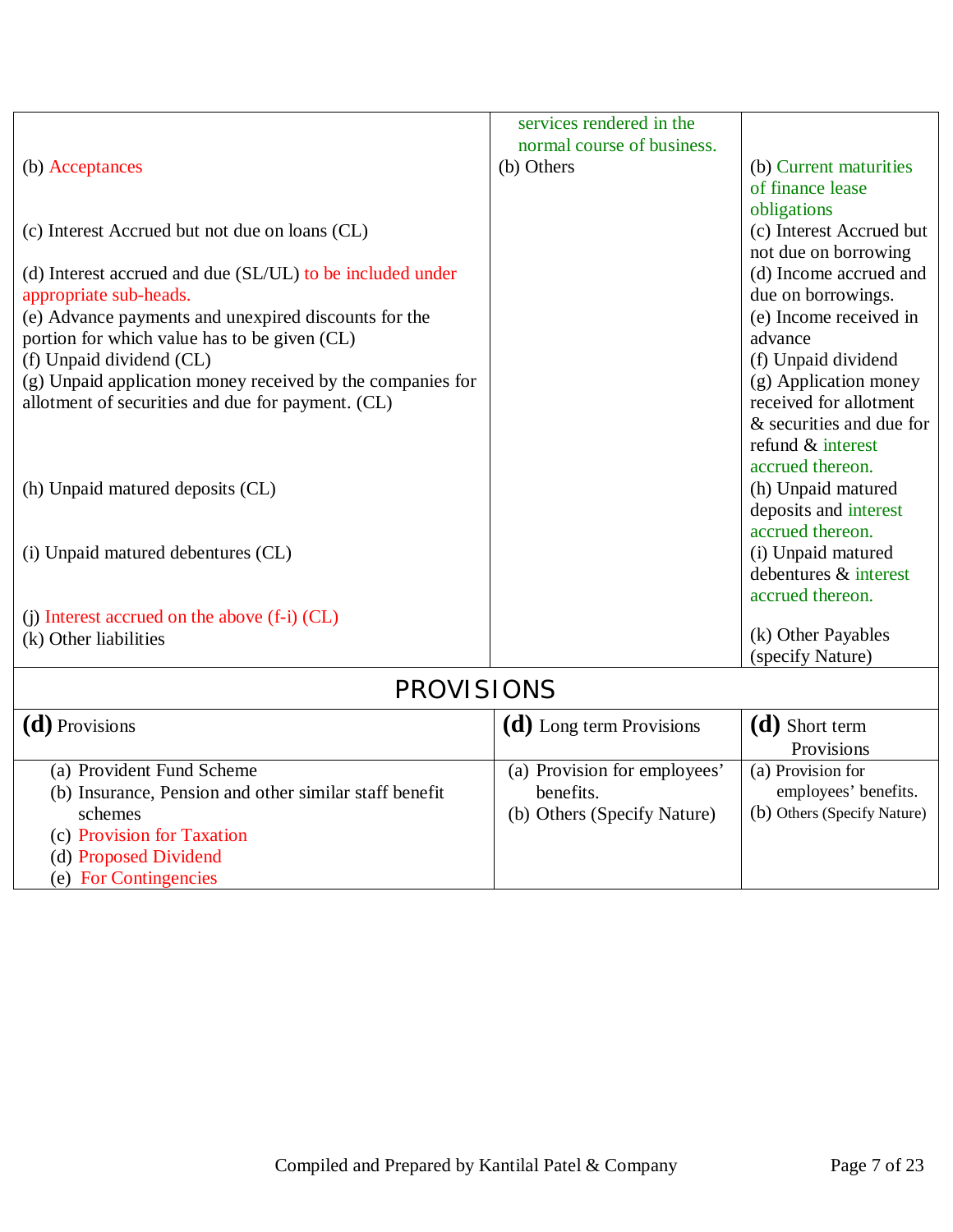| <b>II. APPLICATION OF FUNDS</b>                                                                            | <b>II. ASSETS</b>                                                                                                     |
|------------------------------------------------------------------------------------------------------------|-----------------------------------------------------------------------------------------------------------------------|
|                                                                                                            | <b>Non-Current Assets</b>                                                                                             |
| $(1)$ $(a)$ Fixed Assets                                                                                   | $(1)$ $(a)$ Fixed Assets                                                                                              |
|                                                                                                            | (i) Tangible Assets-Classification                                                                                    |
| Land                                                                                                       | Land                                                                                                                  |
| <b>Building</b>                                                                                            | <b>Building</b>                                                                                                       |
| Plant & Machinery<br>Furniture & Fitting                                                                   | Plant & Machinery<br>Furniture & Fitting                                                                              |
| Vehicles                                                                                                   | Vehicles                                                                                                              |
|                                                                                                            | <b>Office Equipments</b>                                                                                              |
|                                                                                                            | <b>Others (Specify Nature)</b>                                                                                        |
| <b>Railway Sidings</b>                                                                                     |                                                                                                                       |
| <b>Development Property</b>                                                                                |                                                                                                                       |
| <b>Live Stock</b>                                                                                          |                                                                                                                       |
| Leasehold                                                                                                  | Note: Assets under lease shall be separately specified for                                                            |
|                                                                                                            | each class of Assets.                                                                                                 |
|                                                                                                            | (ii) Intangible Assets-Classification                                                                                 |
| Goodwill                                                                                                   | Goodwill                                                                                                              |
| Trademarks                                                                                                 | <b>Brands/Trademarks</b>                                                                                              |
|                                                                                                            | <b>Computer Software</b>                                                                                              |
|                                                                                                            | Mastheads & Publishing Titles                                                                                         |
| Patents                                                                                                    | <b>Mining Rights</b>                                                                                                  |
|                                                                                                            | Copyrights & Patents<br>Recipes, Formulae                                                                             |
|                                                                                                            | Licenses & Franchise                                                                                                  |
|                                                                                                            | <b>Others (Specify Nature)</b>                                                                                        |
| Capital Work-in-Progress                                                                                   | (iii) Capital Work-in-Progress                                                                                        |
|                                                                                                            | (iv) Intangible Assets under development                                                                              |
| <b>EXPLANATIONS</b>                                                                                        | <b>EXPLANATIONS</b>                                                                                                   |
| (a) Where any sum has been written off on a reduction of                                                   | Where sums have been written off on a reduction of capital                                                            |
| capital or revaluation of assets, every balance sheet<br>subsequent to such reduction or revaluation shall | or revaluation of assets or where sums have been added on<br>revaluation of assets, every balance sheet subsequent to |
| show the reduced figures and the date of the                                                               | date of such write-off, or addition shall show the reduced                                                            |
| reduction. For a period of five years, the amount of                                                       | or increased figures as applicable and shall by way of a                                                              |
| the reduction made shall also be stated.                                                                   | note also show the amount of the reduction or increase as                                                             |
|                                                                                                            | applicable together with the date thereof for the first five                                                          |
|                                                                                                            | years subsequent to the date of such reduction or increase.                                                           |
| (b) Where sums have been added by writing up the asset,                                                    |                                                                                                                       |
| each subsequent balance sheet should show the<br>increased figures with the date of the increase. For a    |                                                                                                                       |
| period of five years, the amount of the increase shall                                                     |                                                                                                                       |
| also be stated.                                                                                            |                                                                                                                       |
|                                                                                                            |                                                                                                                       |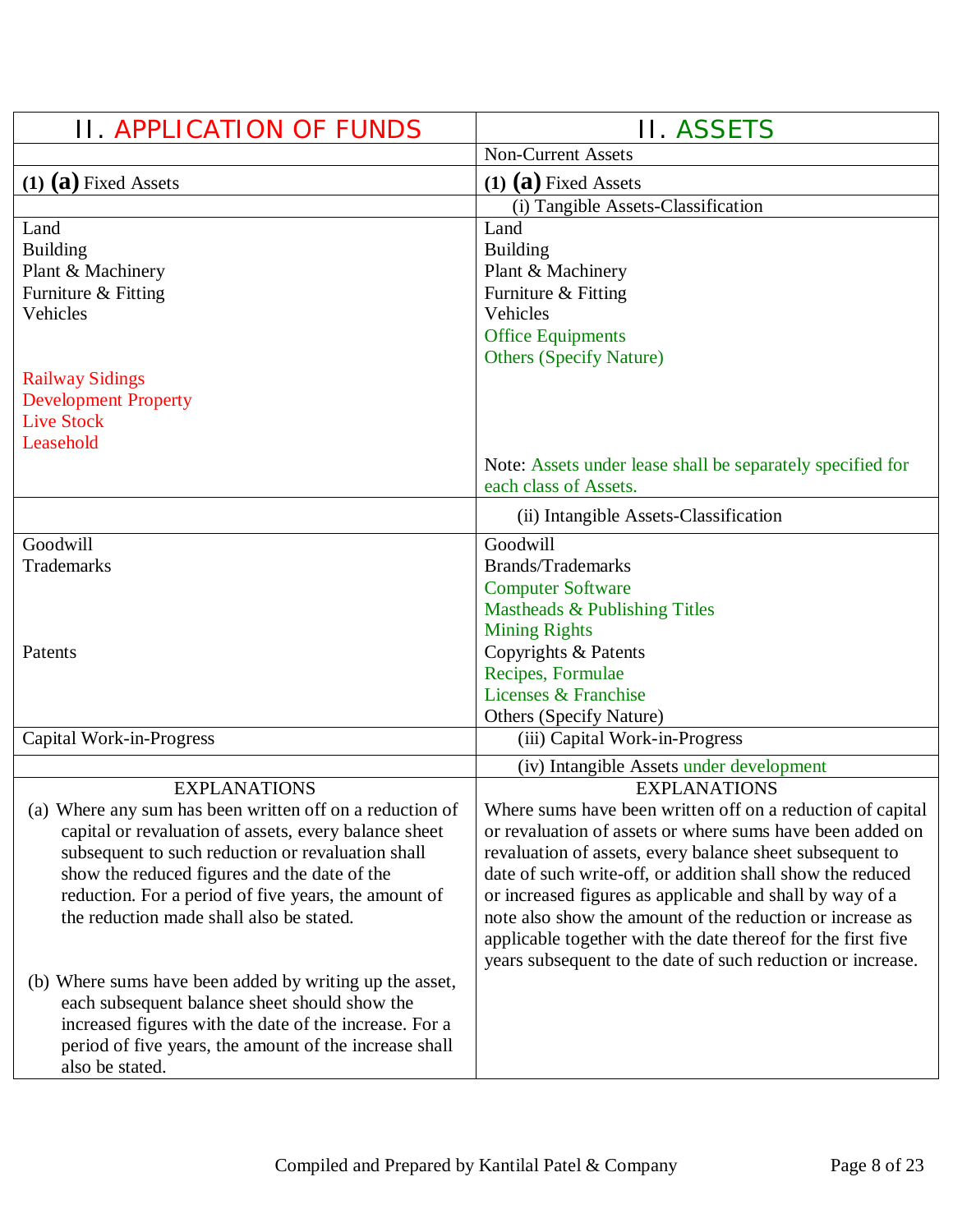| PRESENTATION                                                                                                                                                                                                                                                                                                                                                                                                                                                                                                                                                                                                 |                                                                                                                                                                                                                                                                                                                                                                                                                                                                                                                                                                                                                                                |  |
|--------------------------------------------------------------------------------------------------------------------------------------------------------------------------------------------------------------------------------------------------------------------------------------------------------------------------------------------------------------------------------------------------------------------------------------------------------------------------------------------------------------------------------------------------------------------------------------------------------------|------------------------------------------------------------------------------------------------------------------------------------------------------------------------------------------------------------------------------------------------------------------------------------------------------------------------------------------------------------------------------------------------------------------------------------------------------------------------------------------------------------------------------------------------------------------------------------------------------------------------------------------------|--|
| Gross:<br><b>Opening Balance</b><br><b>Additions</b><br>Less: Disposals<br>Gross Block at year end                                                                                                                                                                                                                                                                                                                                                                                                                                                                                                           | Gross:<br><b>Opening Balance</b><br><b>Additions</b><br>Acquisitions through<br><b>Business combination</b><br>Other Adjustments<br>Sub-total<br>Less: Disposals<br>Gross block at year end<br>Less: Depreciation/Amortization<br>Opening depreciation/amortization<br>Depreciation/Amortization of the year                                                                                                                                                                                                                                                                                                                                   |  |
| Total Depreciation written off/ Provided ________<br>upto the year end<br>Net Block                                                                                                                                                                                                                                                                                                                                                                                                                                                                                                                          | Impairment loss/Reversal of<br><b>Impairment Loss</b><br>Total depreciation at year end<br>Net Carrying Value                                                                                                                                                                                                                                                                                                                                                                                                                                                                                                                                  |  |
| <b>INVESTMENTS</b>                                                                                                                                                                                                                                                                                                                                                                                                                                                                                                                                                                                           |                                                                                                                                                                                                                                                                                                                                                                                                                                                                                                                                                                                                                                                |  |
| (b) Investments                                                                                                                                                                                                                                                                                                                                                                                                                                                                                                                                                                                              | (b) Non-Current Investments                                                                                                                                                                                                                                                                                                                                                                                                                                                                                                                                                                                                                    |  |
| Investments were classified as:<br><b>Trade Investments</b><br>Other Investments – and further classified as:-<br>(a) Immovable Property<br>(b) Investment in shares-Distinguishing the different<br>classes of shares.<br>(c) Investment in Government or Trust Securities.<br>(d) Invests in Bonds/Debentures<br>(e)<br>(f) Investment in Capital of Partnership Firms<br>Balance of unutilized monies raised in issues.                                                                                                                                                                                   | Non-current Investments to be classified as:<br><b>Trade Investments</b><br>$1_{-}$<br>2. Other Investments – and further classified as:-<br>(a) Investment Property<br>(b) Investment in Equity Instruments<br>(c) Investment in Preference Shares<br>(d) Investment in Government or trust securities.<br>(e) Investments in debentures or bonds.<br>(f) Investments in Mutual Funds<br>(g) Investment in Partnership firms.<br>Other Non-current Investments (Specify Nature)                                                                                                                                                               |  |
| <b>NOTES</b>                                                                                                                                                                                                                                                                                                                                                                                                                                                                                                                                                                                                 |                                                                                                                                                                                                                                                                                                                                                                                                                                                                                                                                                                                                                                                |  |
| (a) A statement of Investments (whether shown under<br>'Investment' or under 'Current Assets', a stock-in-<br>trade) separately classifying trade investments and<br>other investments should be annexed to the balance-<br>sheet, showing the names of the bodies corporate<br>(indicating separately the names of the bodies<br>corporate under the same management) in whose<br>shares or debentures, investments have been made<br>(including all investments, whether existing or not,<br>made subsequent to the date as at which the previous<br>balance-sheet was made out) and the nature and extent | (a) Under each classification, details shall be given of<br>names of the bodies corporate (indicating separately<br>whether such bodies are (i) subsidiaries, (ii) associates,<br>(iii) joint ventures, or (iv) controlled special purpose<br>entities) in whom investments have been made and the<br>nature and extent of the investment so made in each<br>such body corporate (showing separately investments<br>which are partly-paid). In regard to investments in the<br>capital of partnership firms, the names of the firms<br>(with the names of all their partners, total capital and<br>the shares of each partner) shall be given. |  |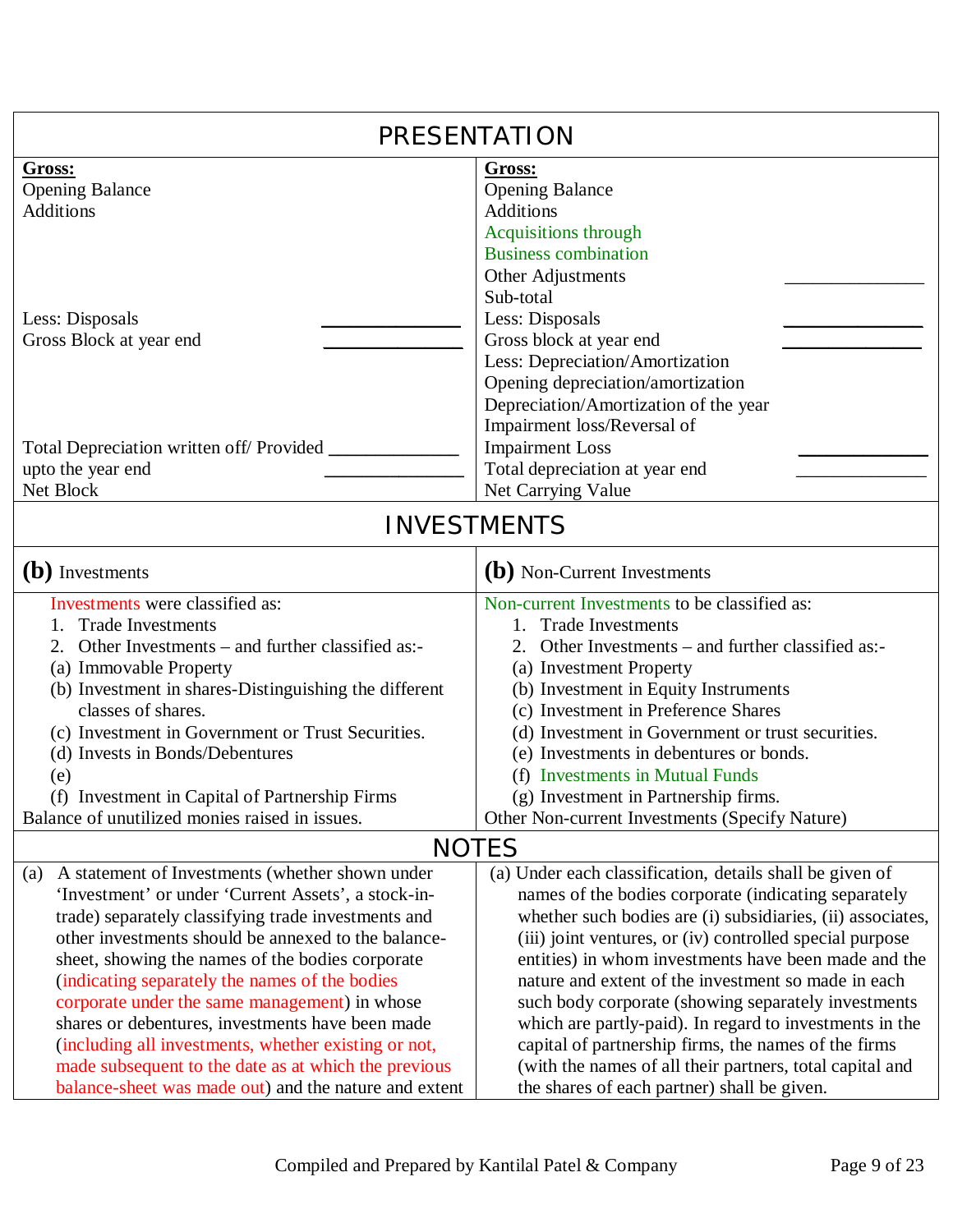| of the investment so made in each such body                  |                                                             |
|--------------------------------------------------------------|-------------------------------------------------------------|
| corporate; provided that in case of an investment            |                                                             |
| company, that is to say, a company whose principal           |                                                             |
| business is the acquisition of shares, stock, debentures     |                                                             |
| or other securities, it shall be sufficient if the statement |                                                             |
| shows only the investments existing on the date as at        |                                                             |
| which the balance has been made out. In regard to the        |                                                             |
| investments in the capital of partnership firms, the         |                                                             |
| names of the firms, (with names of all their partners,       |                                                             |
| total capital and the shares of each partner) shall be       |                                                             |
| given in the statement.                                      |                                                             |
| (b) Investments: Mode of Valuation – For example, COST       | (b) Investments carried at other than COST should be        |
| or MARKET VALUE                                              | separately stated specifying the basis for valuing them.    |
| (c) The following shall also be disclosed:                   | (c) The following shall also be disclosed:                  |
| (i) Aggregate amount of company's quoted                     | (i) Aggregate amount of quoted investments and              |
| investments and also the market value thereof shall          |                                                             |
|                                                              | market value thereof;                                       |
| be shown.                                                    |                                                             |
| (ii) Aggregate amount of company's unquoted                  | (ii) Aggregate amount of unquoted investments;              |
| investments shall also be shown.                             |                                                             |
|                                                              | (iii) Aggregate provision for diminution in value of        |
|                                                              | investments                                                 |
| All unutilized monies out of the issue must be<br>(d)        | (d) Where in respect of an issue of securities made for a   |
| separately disclosed in the Balance Sheet of the             | specific purpose, the whole or part of the amount has       |
| company indicating the form in which such unutilized         | not been used for the specific purpose at the balance       |
| funds have been invested.                                    | sheet date, there shall be indicated by way of note how     |
|                                                              | such unutilized amounts have been used or invested.         |
| (C) Deferred Tax Assets (Net)                                | (C) Deferred Tax Assets (Net)                               |
| As a separate line item after Investments.                   | Under the head Non-Current Assets.                          |
|                                                              |                                                             |
| $(d)$ Current Assets, Loans & Advances                       | (d) Long Term Loans & Advances                              |
|                                                              | (a) Capital Advances                                        |
|                                                              | (b) Security Deposits                                       |
| (c) (i) Loans and Advances to Subsidiaries                   | (c) Loans and Advances to Related Parties (giving           |
| (ii) Advances and Loans to partnership firms in              | details thereof)                                            |
| which the company or any of its subsidiaries is              |                                                             |
| a partner.                                                   |                                                             |
|                                                              | (d) Other Loans & Advances (Specify Nature)                 |
|                                                              | <b>NOTES</b>                                                |
| Particulars to be given separately of:                       | To be separately sub-classified as:                         |
| (a) Secured, considered good                                 | (a) Secured, considered good                                |
| (b) Unsecured, considered good                               | (b) Unsecured, considered good                              |
| (c) Doubtful or Bad                                          | (c) Doubtful                                                |
|                                                              | Allowances for bad and doubtful loans & Advances shall      |
|                                                              | be disclosed under relevant heads separately.               |
| Loans & Advances due from directors or other officers of     | Loans and advances due by directors or other officers of    |
| the company or any of them either severally or jointly with  | the company or any of them either severally or jointly with |
|                                                              |                                                             |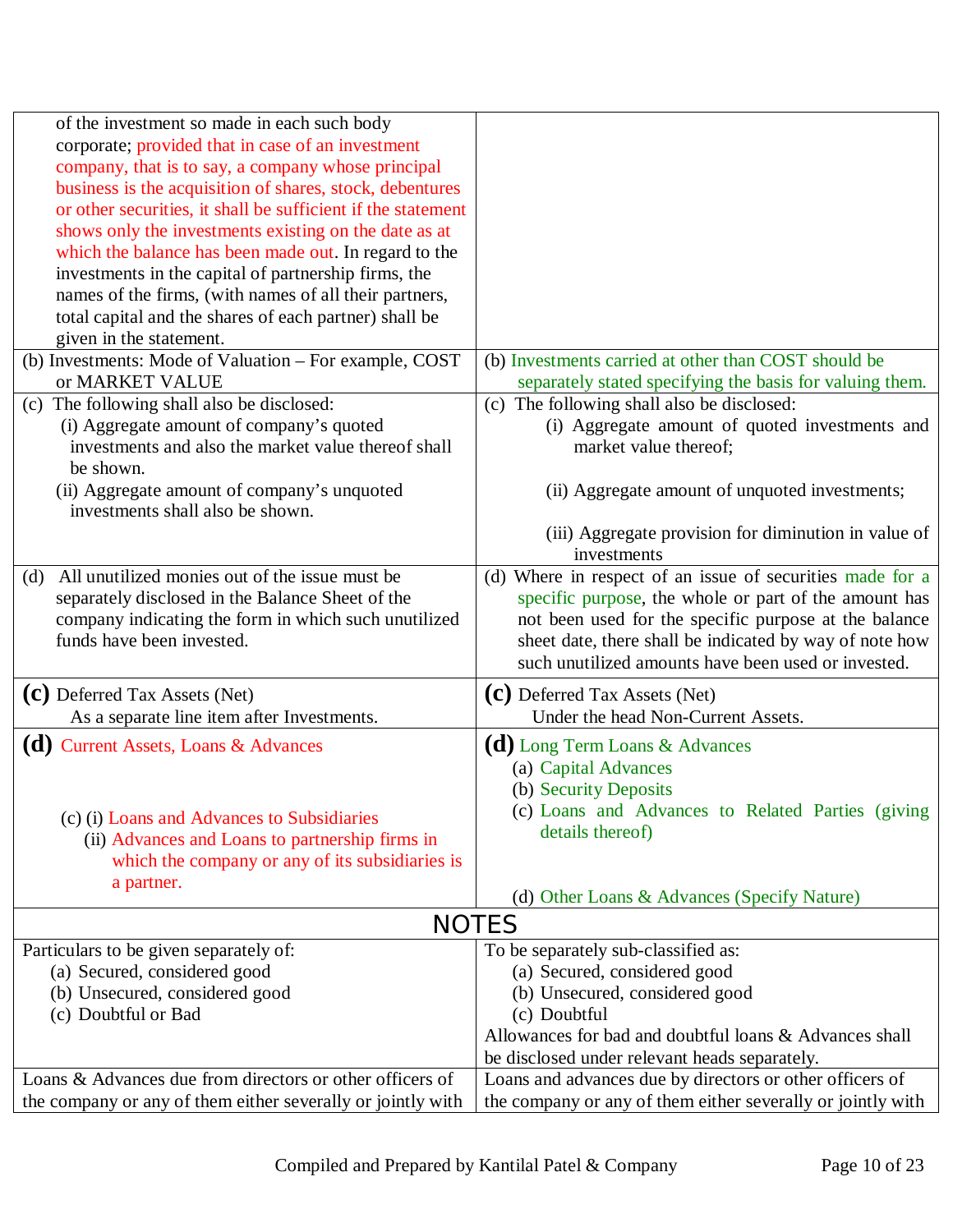| any other person or debts due by firms or by private<br>companies respectively in which any director is a partner<br>or a director or a member, to be separately stated.<br>Loans & Advances due from other companies under the<br>same management within the meaning of sub-section (1-B)<br>of section 370, to be disclosed with the names of the<br>Companies.<br>The maximum amount due by directors or other officers of<br>the company at any time during the year to be shown by<br>way of a note. | any other persons or amounts due by firms or private<br>companies respectively in which any director is a partner<br>or a director or a member should be separately stated.                                                                                                                                                                                                                                                                                                           |
|-----------------------------------------------------------------------------------------------------------------------------------------------------------------------------------------------------------------------------------------------------------------------------------------------------------------------------------------------------------------------------------------------------------------------------------------------------------------------------------------------------------|---------------------------------------------------------------------------------------------------------------------------------------------------------------------------------------------------------------------------------------------------------------------------------------------------------------------------------------------------------------------------------------------------------------------------------------------------------------------------------------|
| (e) Sundry Debtors                                                                                                                                                                                                                                                                                                                                                                                                                                                                                        | (e) Other Non-Current Assets<br>(i) Long term Trade Receivable (Including trade<br>receivable on defined credit terms)<br>(ii) Others (Specify Nature)                                                                                                                                                                                                                                                                                                                                |
|                                                                                                                                                                                                                                                                                                                                                                                                                                                                                                           | <b>NOTE</b>                                                                                                                                                                                                                                                                                                                                                                                                                                                                           |
| <b>CLASSIFICATION</b><br>Particulars to be given separately of:<br>(a) Secured, considered good<br>(b) Unsecured, considered good<br>(c) Doubtful or Bad                                                                                                                                                                                                                                                                                                                                                  | <b>CLASSIFICATION</b><br>To be separately sub-classified as<br>(a) Secured, considered good<br>(b) Unsecured, considered good<br>(c) Doubtful<br>Allowances for bad and doubtful debts shall be disclosed<br>under relevant heads separately                                                                                                                                                                                                                                          |
| (2)                                                                                                                                                                                                                                                                                                                                                                                                                                                                                                       | (2) Current Assets (See Note Below)                                                                                                                                                                                                                                                                                                                                                                                                                                                   |
|                                                                                                                                                                                                                                                                                                                                                                                                                                                                                                           | (a) Current Investments<br>Current Investments to be classified as:<br>(a) Investment in Equity Instrument<br>(b) Investment in Preference Shares<br>(c) Investment in Government or trust securities<br>(d) Investments in debentures or bonds.<br>(e) Investments in Mutual Funds<br>(f) Investment in Partnership firms.<br>(g) Other Investments (Specify Nature)<br>Under each classification, details shall be given of<br>names of the bodies corporate (indicating separately |
|                                                                                                                                                                                                                                                                                                                                                                                                                                                                                                           | whether such bodies are (i) subsidiaries, (ii) associates,<br>(iii) joint ventures, or (iv) controlled special purpose<br>entities) in whom investments have been made and the<br>nature and extent of the investment so made in each<br>such body corporate (showing separately investments<br>which are partly-paid). In regard to investments in the<br>capital of partnership firms, the names of the firms<br>(with the names of all their partners, total capital and           |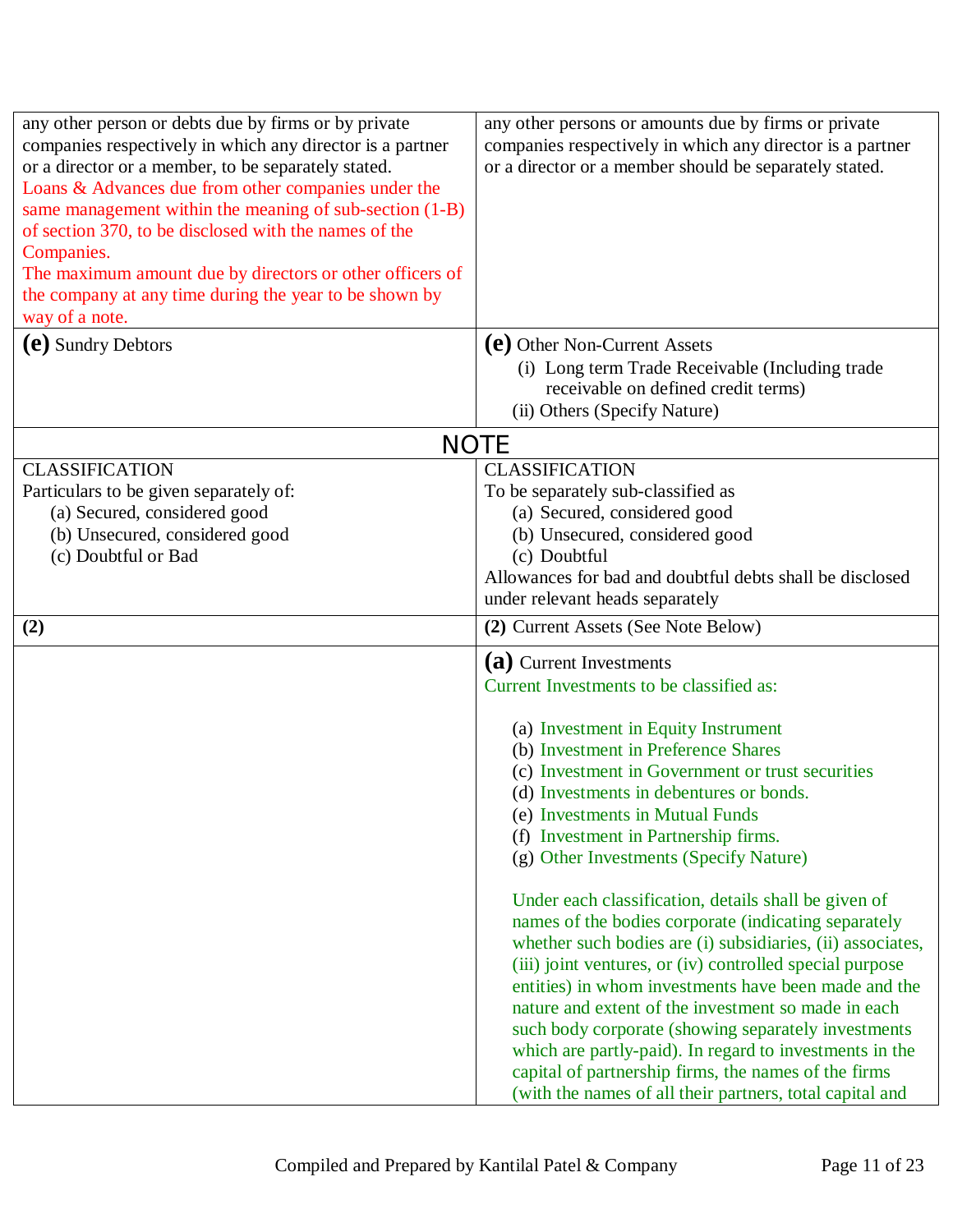|                                                            | the shares of each partner) shall be given.                          |
|------------------------------------------------------------|----------------------------------------------------------------------|
|                                                            | The following shall also be disclosed:                               |
|                                                            | (a) The basis of valuation of individual investments                 |
|                                                            | (b) Aggregate amount of quoted investments and                       |
|                                                            | market value thereof                                                 |
|                                                            | (c) Aggregate amount of unquoted investments                         |
|                                                            | (d) Aggregate provision made for the diminution in                   |
|                                                            | value of investments.                                                |
|                                                            | NOTE:                                                                |
|                                                            | An asset shall be classified as <b>current</b> when it satisfies any |
|                                                            | of the following criteria:                                           |
|                                                            | (a) It is expected to be realized in, or is intended for sale        |
|                                                            | or consumption in, the company's normal operating                    |
|                                                            | cycle;                                                               |
|                                                            | (b) It is held primarily for the purpose of being traded;            |
|                                                            | (c) It is expected to be realized within twelve months after         |
|                                                            | the reporting date; or                                               |
|                                                            | (d) It is cash or cash equivalent unless it is restricted from       |
|                                                            | being exchanged or used to settle a liability for at least           |
|                                                            | twelve months after the reporting date.                              |
|                                                            | All other assets shall be classified as <b>non-current.</b>          |
| (b) Inventories                                            | (b) Inventories                                                      |
| <b>CLASSIFICATION</b>                                      | <b>CLASSIFICATION</b>                                                |
| (a) Raw-Materials                                          | (a) Raw-Materials                                                    |
| (b) Work-in-Progress                                       | (b) Work-in-Progress                                                 |
| (c)                                                        | (c) Finished Goods                                                   |
| (d) Stock-in-Trade                                         | (d) Stock-in-Trade (in respect of goods acquired for                 |
|                                                            | trading)                                                             |
| (e) Stores and Spare Parts                                 | (e) Stores and Spares                                                |
| (f) Loose-tools                                            | (f) Loose tools                                                      |
|                                                            | (g) Others (Specify Nature)                                          |
| NOTES:                                                     | NOTES:                                                               |
| (i)                                                        | (i) Goods in transit shall be disclosed under the relevant           |
|                                                            | sub-head of inventories.                                             |
| (ii) Mode of valuation shall be stated.                    | (ii) Mode of valuation shall be stated.                              |
|                                                            |                                                                      |
| (C) Sundry Debtors                                         | (C) Trade Receivables                                                |
| (i) Debts outstanding for a period exceeding six months    | Aggregate amount of Trade Receivable outstanding<br>(i)              |
|                                                            | for a period exceeding six months from the date they                 |
|                                                            | are due for payment should be separately shown.                      |
| (ii) Sundry Debtors particulars to be given separately of: | (ii) Trade-Receivable shall be sub-classified as                     |
| (a) Secured-Considered good                                | (a) Secured-Considered good                                          |
| (b) Unsecured-Considered good                              | (b) Unsecured-Considered good                                        |
| (c) Doubtful or Bad.                                       | (c) Doubtful                                                         |
| (iii)                                                      | (iii) Allowances for bad and doubtful debts shall be                 |
|                                                            | disclosed under the relevant heads separately.                       |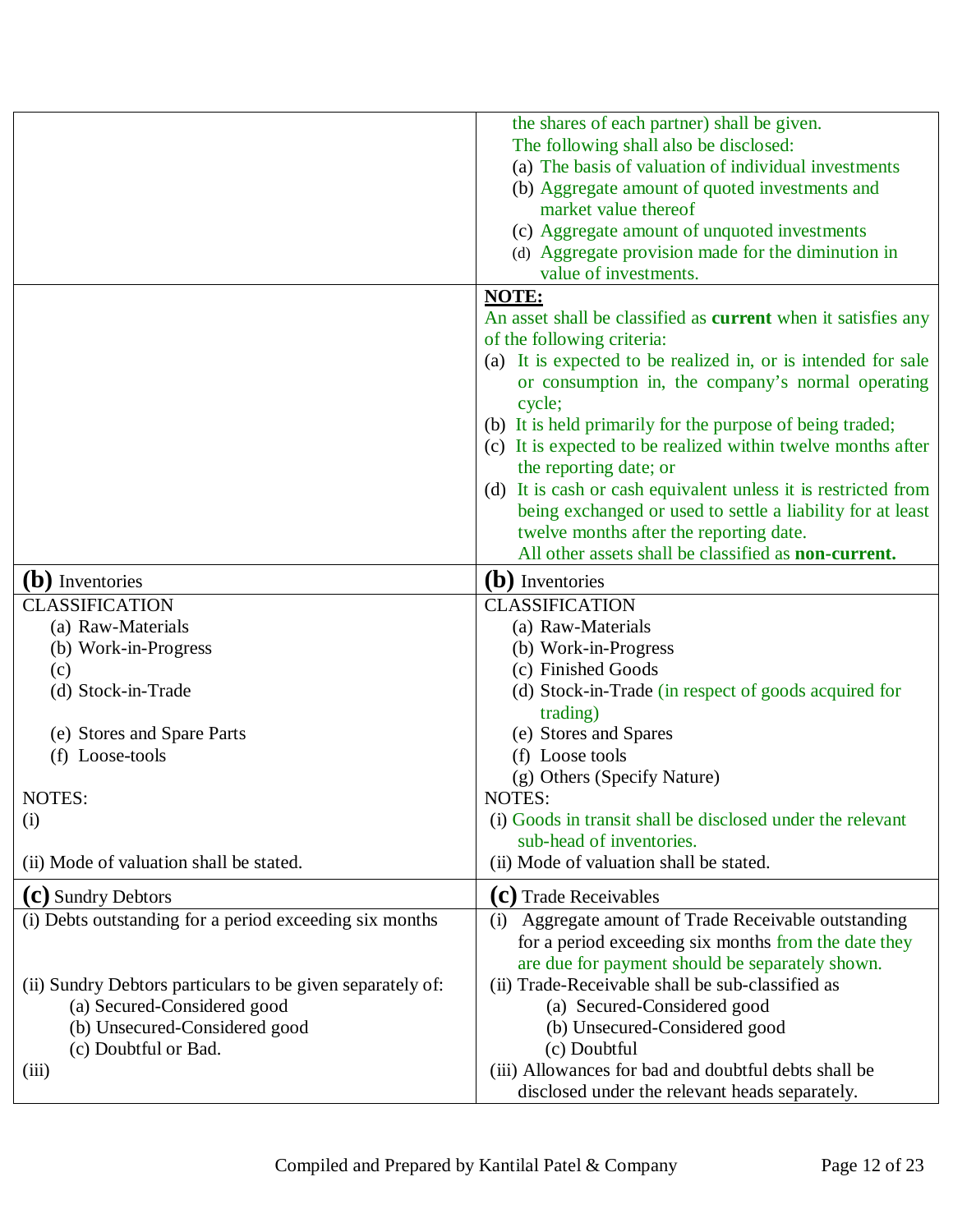| (iv) Debts due by the directors or other officers of the<br>company or any of them either severally or jointly<br>with any other person or debts due by firms or private<br>companies respectively in which any director is a<br>partner or a director or a member to be separately<br>stated.<br>Debts due from other companies under the same<br>management within the meaning of sub-section (1-B)<br>of section 370, to be disclosed with the names of the<br>Companies.<br>The maximum amount due by directors or other<br>officers of the company at any time during the year to<br>be shown by way of a note. | (iv) Debts due by directors or other officers of the<br>company or any of them either severally or jointly<br>with any other person or debts due by firms or<br>private companies respectively in which any director<br>is a partner or a director or a member should be<br>separately stated. |
|----------------------------------------------------------------------------------------------------------------------------------------------------------------------------------------------------------------------------------------------------------------------------------------------------------------------------------------------------------------------------------------------------------------------------------------------------------------------------------------------------------------------------------------------------------------------------------------------------------------------|------------------------------------------------------------------------------------------------------------------------------------------------------------------------------------------------------------------------------------------------------------------------------------------------|
| The amount to be shown under sundry debtors shall<br>include the amounts due in respect of goods sold or<br>services rendered or in respect of other contractual<br>obligations but shall not include the amounts which<br>are in the nature of loans or advances.                                                                                                                                                                                                                                                                                                                                                   | A receivable shall be classified as a "Trade Receivable" if<br>it is in respect of the amount due on account of goods sold<br>or services rendered in the normal course of business.                                                                                                           |
| ( <b>d</b> ) Cash And Bank Balances                                                                                                                                                                                                                                                                                                                                                                                                                                                                                                                                                                                  | $(d)$ Cash and Cash Equivalents                                                                                                                                                                                                                                                                |
| Classified as<br>(a) Bank Balances:<br>(I) with scheduled banks<br><b>Current account</b><br>Call account<br>Deposit account<br>(II) With others (with names)<br><b>Current Account</b><br>Call account<br>Deposit account<br>(b)<br>(c) Cash balance on hand<br>(d)                                                                                                                                                                                                                                                                                                                                                 | Classified as:<br>(a) Balances with Bank<br><b>Unpaid Dividend</b><br>$\bullet$<br><b>Margin Money</b><br>Bank deposits with more than 12 months maturity<br>(b) Cheque, Drafts on hand.<br>(c) Cash-on-Hand<br>Others (Specify)<br>(d)                                                        |
| Note: The name of the bankers other than scheduled<br>banks and maximum amount outstanding at any time<br>during the year from each such banker.<br>The nature of the interest, if any, of any director or his<br>relative in each of the bankers (other than Scheduled<br>Banks).<br>(e) Loans $\&$ Advances                                                                                                                                                                                                                                                                                                        | (e) Short-Term Loans & Advances                                                                                                                                                                                                                                                                |
|                                                                                                                                                                                                                                                                                                                                                                                                                                                                                                                                                                                                                      |                                                                                                                                                                                                                                                                                                |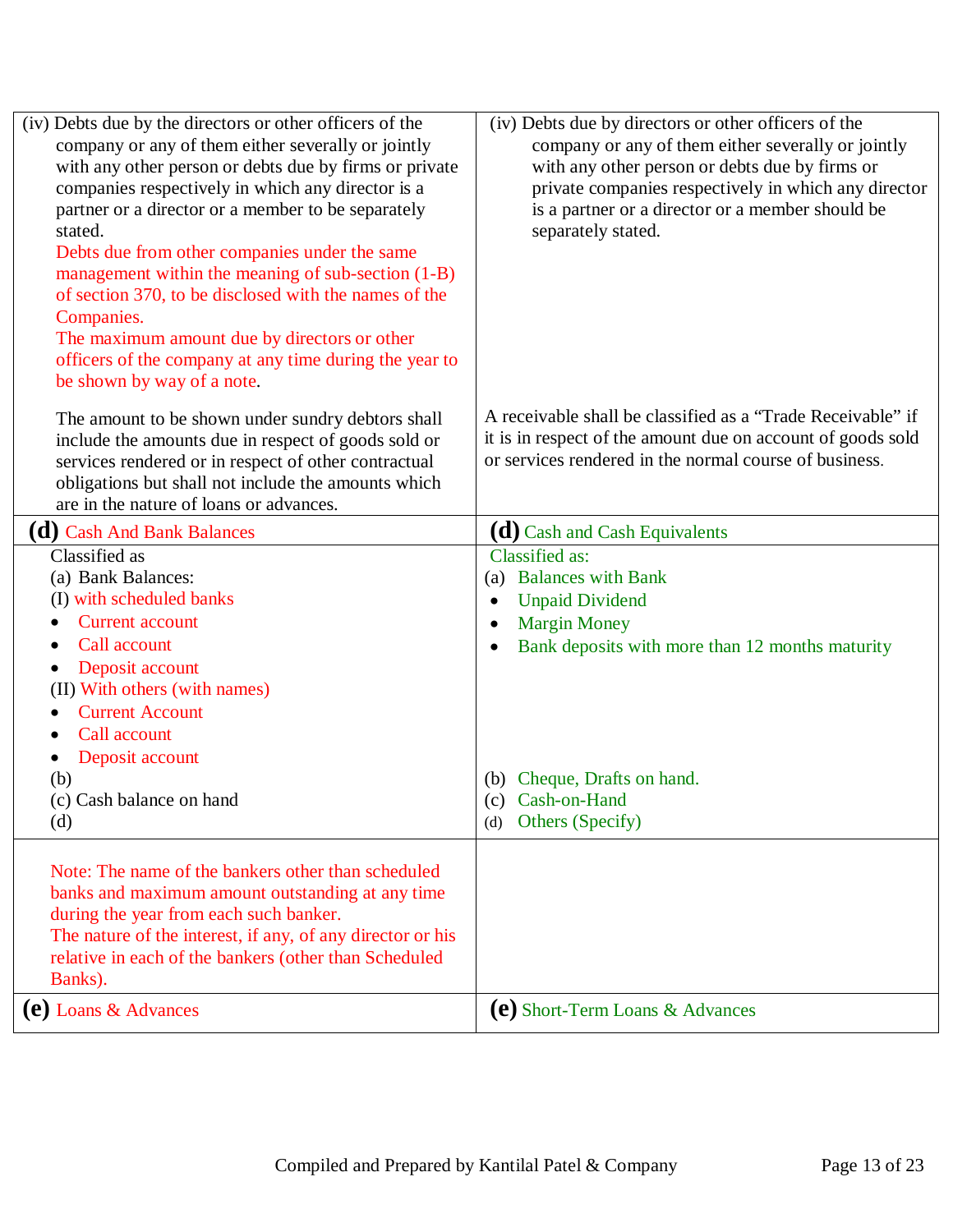| (a) (i) Advances and loans to subsidiaries                                                          | (a) Loans and advances to related parties (giving details   |
|-----------------------------------------------------------------------------------------------------|-------------------------------------------------------------|
| (ii) Advances and Loans to partnership firms in                                                     | thereof)                                                    |
| which the company or any of its subsidiaries is a                                                   |                                                             |
| partner.                                                                                            |                                                             |
| (b) (i) Bills Of Exchange                                                                           | (b) Others (specify name)                                   |
| (ii) Advances recoverable in cash or kind or for                                                    |                                                             |
| value to be received, e.g., Rates, Taxes,                                                           |                                                             |
| Insurance etc.                                                                                      |                                                             |
| (iii) Balances on current account with Managing                                                     |                                                             |
| Agents or Secretaries and Treasurers.                                                               |                                                             |
| (iv) Balances with Customs, Port Trust, etc. (where                                                 |                                                             |
| payable on demand)                                                                                  |                                                             |
| Some particulars to be disclosed:                                                                   | Sub-classification:                                         |
| (i) Loans & Advances particulars to be given separately of:                                         | (i) The above loans $&$ advances shall be sub-classified as |
| (a) Secured-Considered good                                                                         | (a) Secured-Considered good                                 |
| (b) Unsecured-Considered good                                                                       | (b) Unsecured-Considered good                               |
| (c) Doubtful or Bad.                                                                                | (c) Doubtful                                                |
| (ii)                                                                                                | (ii) Allowances for bad and doubtful loans & advances       |
|                                                                                                     | shall be disclosed under the relevant heads                 |
|                                                                                                     | separately.                                                 |
| (iii) Loans & Advances due by the directors or other                                                | (iii) Loans & Advances due by directors or other officers   |
| officers of the company or any of them either severally                                             | of the company or any of them either severally or           |
| or jointly with any other person or debts due by firms                                              | jointly with any other person or debts due by firms         |
| or private companies respectively in which any                                                      | or private companies respectively in which any              |
| director is a partner or a director or a member to be                                               | director is a partner or a director or a member should      |
| separately stated.                                                                                  | be separately stated.                                       |
| Debts due from other companies under the same<br>management within the meaning of sub-section (1-B) |                                                             |
| of section 370, to be disclosed with the names of the                                               |                                                             |
| <b>Companies</b> )                                                                                  |                                                             |
| The maximum amount due by directors or other                                                        |                                                             |
| officers of the company at any time during the year to                                              |                                                             |
| be shown by way of a note.                                                                          |                                                             |
| (f) Other Current Assets                                                                            | (f) Other Current Assets                                    |
| Interest accrued on investment.                                                                     | Incorporates current assets that do not fit into any        |
|                                                                                                     | other asset category. (Specify Nature)                      |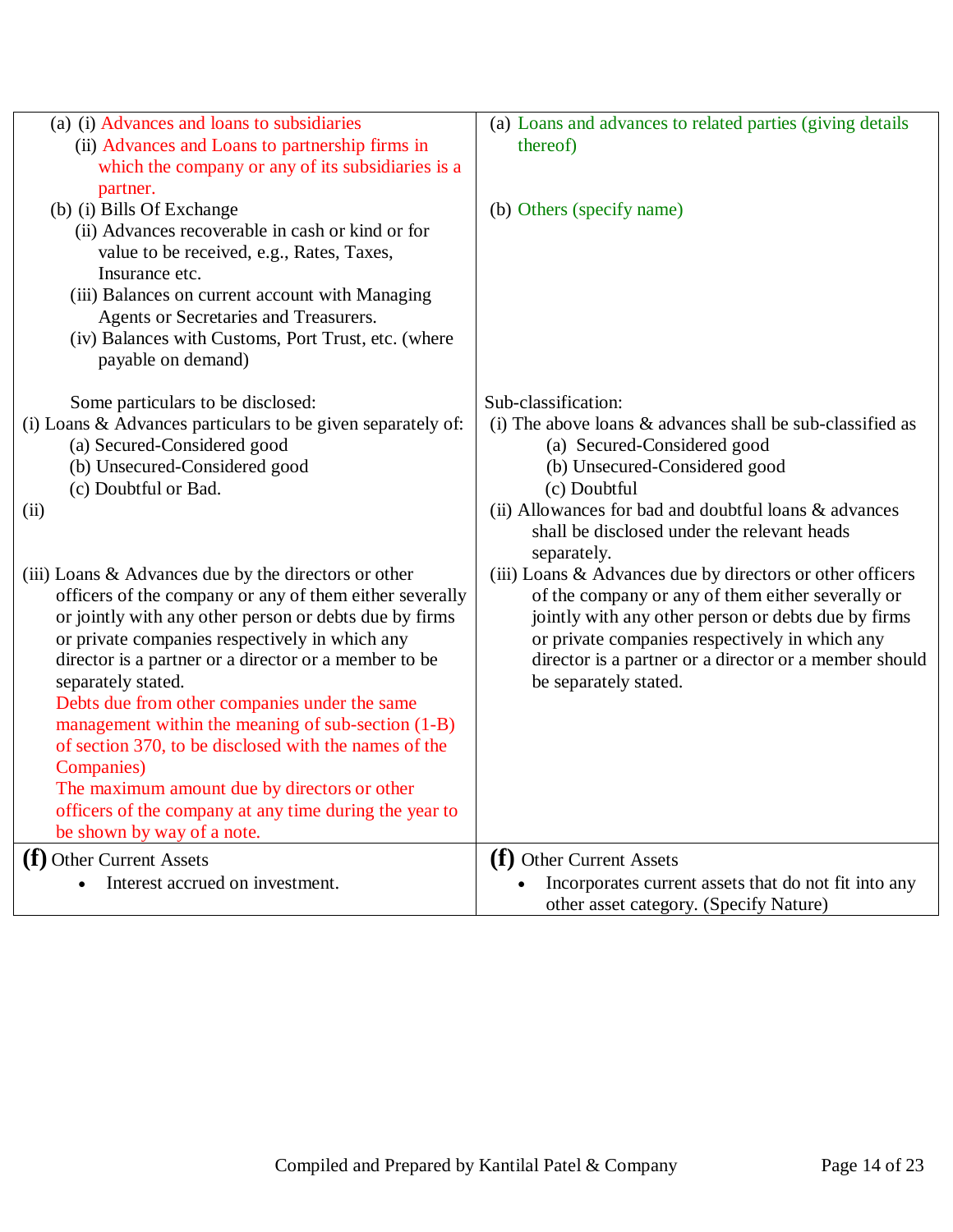| Miscellaneous Expenditure (to the extent not written                                                                                                                                                                                                                                                                                                                                                                                                                                                                                                                                                                                         |                                                                                                                                                                                                                                                                                                                                                                                                                                                                                                                       |
|----------------------------------------------------------------------------------------------------------------------------------------------------------------------------------------------------------------------------------------------------------------------------------------------------------------------------------------------------------------------------------------------------------------------------------------------------------------------------------------------------------------------------------------------------------------------------------------------------------------------------------------------|-----------------------------------------------------------------------------------------------------------------------------------------------------------------------------------------------------------------------------------------------------------------------------------------------------------------------------------------------------------------------------------------------------------------------------------------------------------------------------------------------------------------------|
| off or adjusted)                                                                                                                                                                                                                                                                                                                                                                                                                                                                                                                                                                                                                             |                                                                                                                                                                                                                                                                                                                                                                                                                                                                                                                       |
| (a) Preliminary expenses<br>(b) Expenses including commission or brokerage on<br>underwriting or subscription of shares or<br>debentures<br>(c) Discount allowed on the issue of shares or<br>debentures<br>(d) Interest paid out of capital during construction (also<br>stating the rate of interest)<br>(e) Development expenditure not adjusted<br>(f) Other items (specifying nature)<br><b>Profit &amp; Loss Account</b>                                                                                                                                                                                                               |                                                                                                                                                                                                                                                                                                                                                                                                                                                                                                                       |
|                                                                                                                                                                                                                                                                                                                                                                                                                                                                                                                                                                                                                                              |                                                                                                                                                                                                                                                                                                                                                                                                                                                                                                                       |
| Footnotes to the Balance Sheet                                                                                                                                                                                                                                                                                                                                                                                                                                                                                                                                                                                                               | Contingent Liabilities and Commitments (to the extent not<br>provided for)                                                                                                                                                                                                                                                                                                                                                                                                                                            |
| A footnote to the balance-sheet may be added to show<br>separately<br>(a) Claims against the company not acknowledged as<br>debts.<br>(b)<br>(c) Other money for which the company is contingently<br>liable. The amount of any guarantees given by the<br>company on behalf of directors or other officers of<br>the company shall be stated and where practicable,<br>the general nature and amount of each such<br>contingent liability, if material shall also be<br>specified.<br>(d) Estimated amount of contracts remaining to be<br>executed on Capital account & not provided for.<br>(e) Uncalled liability on shares partly paid. | (i) Contingent Liabilities<br>Contingent liabilities classified as:<br>(a) Claims against the company not acknowledged as<br>debt.<br>(b) Guarantees.<br>(c) Other money for which the company is<br>contingently liable.<br>(ii) Commitments to be classified separately as:<br>(a) Estimated amount of Contracts remaining to be<br>executed on Capital Account and not provided for.<br>(b) Uncalled liability on shares and other investments<br>which are partly paid.<br>(c) Other commitments (Specify Nature) |
| Arrears of fixed cumulative dividends                                                                                                                                                                                                                                                                                                                                                                                                                                                                                                                                                                                                        | The amount of dividend proposed to be distributed to<br>equity and preference shareholders for the period and the<br>related amount per share shall be disclosed separately.<br>Arrears of fixed cumulative dividends on preference<br>shares shall also be disclosed separately.                                                                                                                                                                                                                                     |
| If in the opinion of the Board, any of the current assets,<br>loans and advances have not a value on realization in<br>the ordinary course of business at least equal to amount<br>at which they are stated, the fact that the Board is of<br>that opinion shall be stated.                                                                                                                                                                                                                                                                                                                                                                  | If, in the opinion of the Board, any of the assets other<br>than fixed assets and non-current investments do not have<br>a value on realization in the ordinary course of business at<br>least equal to the amount at which they are stated, the fact<br>that the Board is of that opinion, shall be stated.                                                                                                                                                                                                          |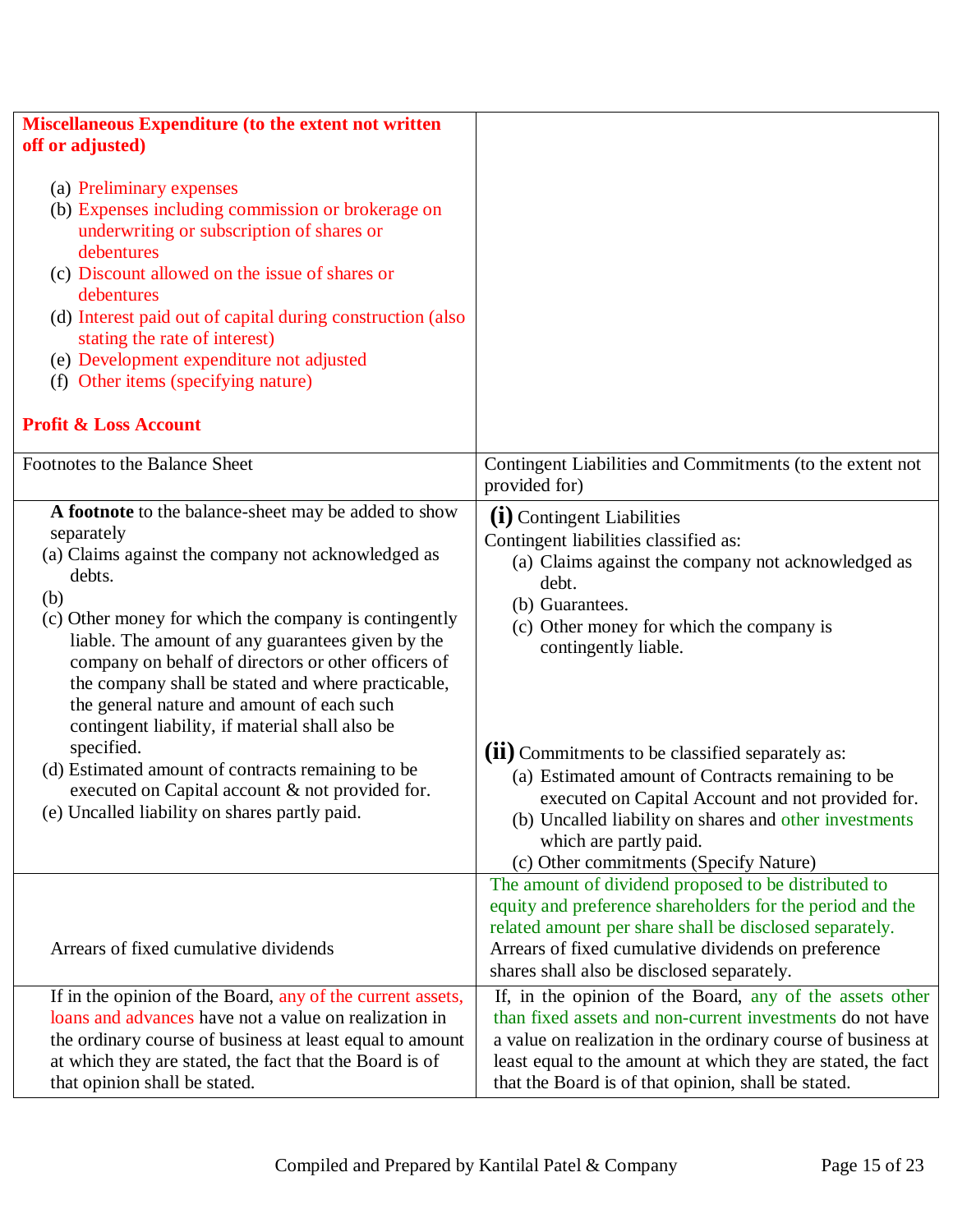## **PART II**

| Schedule VI (OLD)                                                                                                                                                                                                                                                                          | Schedule VI (Revised - 2011)                                                                                                                                                                                                                                                                                                                                     |
|--------------------------------------------------------------------------------------------------------------------------------------------------------------------------------------------------------------------------------------------------------------------------------------------|------------------------------------------------------------------------------------------------------------------------------------------------------------------------------------------------------------------------------------------------------------------------------------------------------------------------------------------------------------------|
| PROFIT AND LOSS ACCOUNT                                                                                                                                                                                                                                                                    | STATEMENT OF PROFIT AND LOSS                                                                                                                                                                                                                                                                                                                                     |
|                                                                                                                                                                                                                                                                                            | Form of Statement of Profit & Loss                                                                                                                                                                                                                                                                                                                               |
| (1) The Profit and Loss Account shall set out the various<br>items relating to the income and expenditure of the<br>company engaged under the most convenient heads<br>and in particular shall disclose the following<br>information in respect of the period covered by the<br>account :- | (I) Revenue from Operations                                                                                                                                                                                                                                                                                                                                      |
| Turnover, i.e. the aggregate amount for which Sales<br>(i)<br>are affected by the company, giving the amount of<br>Sales in respect of each class of goods dealt with by<br>the company, indicating the quantities of such sales for<br>each class separately.                             | (i) Revenue from operations in respect of non-finance<br>company:<br>(a) Sale of Products<br>(b) Sale of Services<br>(c) Other Operating Revenues<br><b>Less: Excise Duties</b><br>Revenue from operations in respect to Finance<br>(ii)<br>company:<br>(a) Interest<br>(b) Other Financial Services<br>Revenue under each of the above heads shall be disclosed |
|                                                                                                                                                                                                                                                                                            | separately by way of notes to Accounts to the extent<br>applicable.                                                                                                                                                                                                                                                                                              |
| In case of companies rendering or supplying services, the<br>gross income derived from services rendered or supplied.                                                                                                                                                                      | In case of company rendering or supplying services, gross<br>income derived from services rendered or supplied under<br>broad-head.                                                                                                                                                                                                                              |
| In case of other companies, the gross income derived under<br>different heads.                                                                                                                                                                                                             | In case of other companies, gross income derived from<br>broad heads.                                                                                                                                                                                                                                                                                            |
| <b>II.</b> Other Income                                                                                                                                                                                                                                                                    | <b>II</b> . Other Income                                                                                                                                                                                                                                                                                                                                         |
| (a) Interest Income, specifying nature of the income.<br>(b) Dividend from subsidiary company.                                                                                                                                                                                             | (a) Interest income (other than a finance company)<br>(b) (i) Dividend from subsidiary companies<br>(ii) Dividend Income                                                                                                                                                                                                                                         |
| (c) (i) Profit or Loss on investments (showing distinctly<br>profit/loss earned/incurred from partnership firm)<br>(ii) Amount of income from investments,<br>distinguishing between Trade Investments and<br>other investments.                                                           | (c) Net Gain/Loss on sale of investment.                                                                                                                                                                                                                                                                                                                         |
| (d) Profit or Losses in respect of transactions of a kind,<br>not usually undertaken by the company.                                                                                                                                                                                       | Other non-operating income (net of expenses directly<br>(d)<br>attributable to such income)                                                                                                                                                                                                                                                                      |
| (e) Miscellaneous income                                                                                                                                                                                                                                                                   | (e) Adjustments to the carrying value of investments<br>(Write-back)                                                                                                                                                                                                                                                                                             |
|                                                                                                                                                                                                                                                                                            | Net gain/loss on foreign currency translation and<br>(f)                                                                                                                                                                                                                                                                                                         |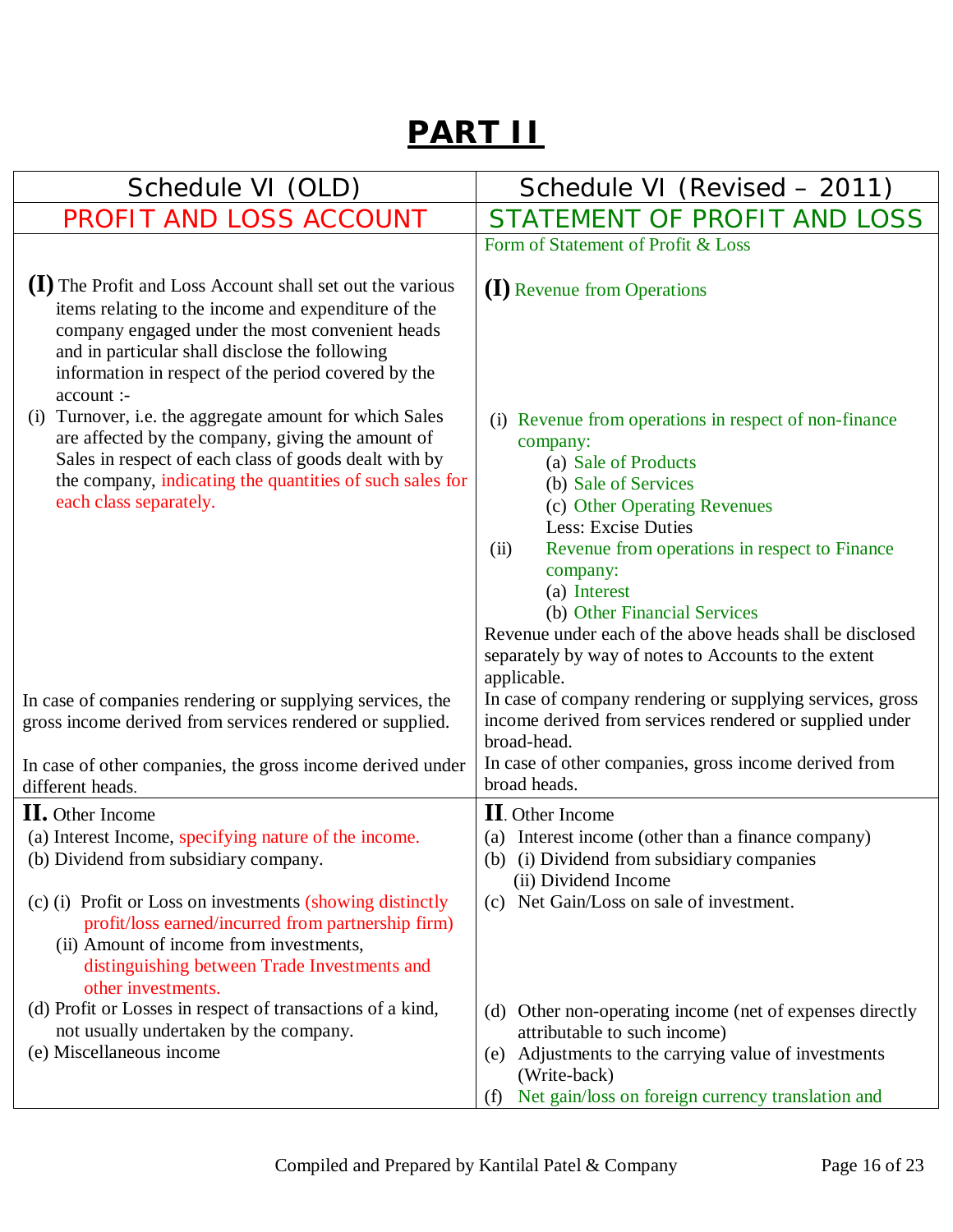|                                                            | transaction (other than considered as finance cost)        |
|------------------------------------------------------------|------------------------------------------------------------|
| NOTE: 1. Amount of income-tax deducted on (a) and (c)      |                                                            |
| above, if the gross income is stated.                      |                                                            |
| 2. Dividends declared by the subsidiary                    |                                                            |
| companies after the date of balance-sheet should not be    |                                                            |
| included unless they are in respect of period which closed |                                                            |
| on or before the date of balance-sheet.                    |                                                            |
|                                                            | (IV) EXPENSES                                              |
| (i) In case of manufacturing companies,-                   | Cost of Materials consumed (Manufacturing<br>(i)           |
| The value of the raw materials consumed, giving item-      | Companies) – Raw Materials under broad heads. In           |
| wise break-up and indicating the quantities thereof. In    | this case, if a company falls under more than one          |
| this break-up, as far as possible, all important basic     | category, it shall be sufficient compliance with the       |
| raw materials shall be shown separately. The               | requirements, if purchases, sales and consumption of       |
| intermediates or components procured from other            | raw material and gross income from services rendered       |
| manufacturers may, if their list is too large to be        | is shown under broad-heads.                                |
| included in the break-up, be grouped under suitable        |                                                            |
| headings without mentioning the quantities, provided       |                                                            |
| all those items which in value individually account for    |                                                            |
| 10 per cent or more of the total value of raw material     |                                                            |
| consumed shall be shown as separate and distinct           |                                                            |
| items with quantities thereof in the break-up. In this     |                                                            |
|                                                            |                                                            |
| case, if a company falls under more than one category,     |                                                            |
| it shall be sufficient compliance with the requirements,   |                                                            |
| if the total amounts are shown in respect of the           |                                                            |
| opening and closing stocks, Purchases, Sales and           |                                                            |
| Consumption of raw materials with value and                |                                                            |
| quantitative break-up and the gross income from            |                                                            |
| services rendered is shown.                                |                                                            |
| (ii) In case of trading companies, the purchases made and  | Goods purchased (Trading Companies) – goods traded<br>(ii) |
| the opening and the closing stocks, giving break-up in     | in by the company under the broad-head.                    |
| respect of each class of goods traded in by the            |                                                            |
| company and indicating the quantities thereof.             |                                                            |
| (iii) In case, if a company falls under more than one      | (iii) In case, if a company falls under more than one      |
| category, it shall be sufficient compliance with the       | category, it shall be sufficient compliance with the       |
| requirements, if the total amounts are shown in respect    | requirements, if purchases, sales and consumption of       |
| of opening and closing stocks, purchases, sales and        | raw materials and gross income from services               |
| consumption of raw materials, with value and               | rendered is shown under broad heads.                       |
| quantitative break-up and the gross income from            |                                                            |
| services rendered is shown.                                |                                                            |
| (iv) In case of Work-in-Progress, the amounts for which    | (iv) In case of Work-in Progress, Work-in-Progress under   |
| such works have been completed at the                      | broad heads.                                               |
| commencement and at the end of the accounting              |                                                            |
| period.                                                    |                                                            |
| Note 1: The quantities of raw materials purchases, stocks  |                                                            |
| and the turnover shall be expressed in quantitative        |                                                            |
| denominations in which these are normally purchased or     |                                                            |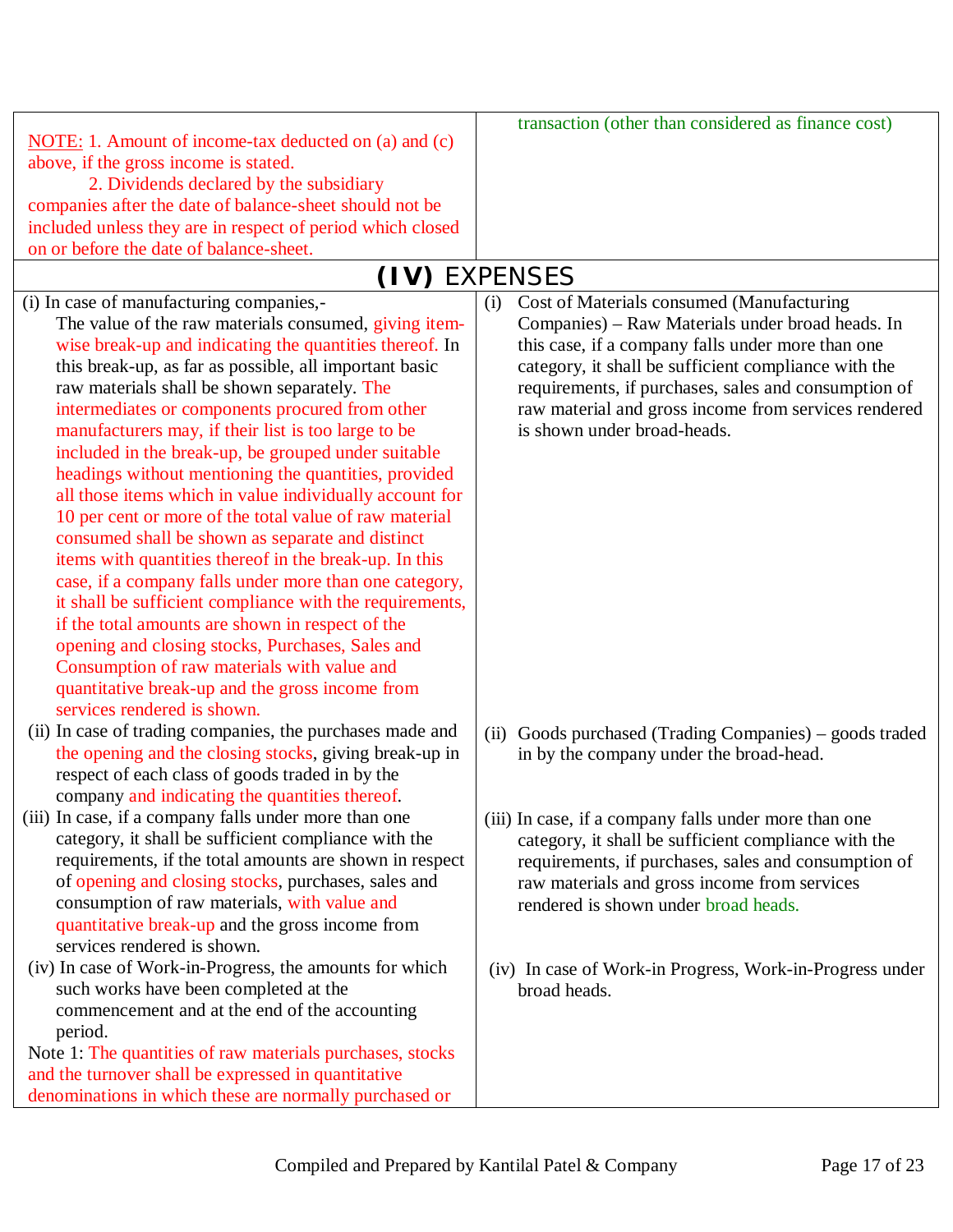| sold in the market.                                           |                                                             |
|---------------------------------------------------------------|-------------------------------------------------------------|
| Note 2: For the purpose of items for which the company is     |                                                             |
| holding separate industrial licences shall be treated as a    |                                                             |
| separate class of goods, but where a company has more         |                                                             |
| than one industrial licence for production of the same item   |                                                             |
| at different places or for expansion of the licensed          |                                                             |
| capacity, the item covered by all such licences shall be      |                                                             |
| treated as one class.                                         |                                                             |
| Note 3: In giving the break-up of purchases, stocks and       |                                                             |
| turnover, items like spare parts and accessories, the list of |                                                             |
| which is too large to be included in the break-up, may be     |                                                             |
| grouped under suitable headings without quantities,           |                                                             |
| provided all those items, which in value individually         |                                                             |
| account for 10 per cent or more of the total value of the     |                                                             |
| purchases, stocks or turnover, as the case may be, are        |                                                             |
| shown as separate and distinct items with quantities          |                                                             |
| thereof in the break-up.                                      |                                                             |
| Expenditure incurred on each of the following items,          | Employee benefits expense shall disclose information        |
| separately for each item:-                                    | regarding aggregate expenditure on:-                        |
| Salaries, Wages & Bonus<br>(a)                                | (a) Salaries and Wages                                      |
| (b) Contribution to Provident & other funds.                  | (b) Contribution to Provident & Other Funds                 |
|                                                               | (c) Expense on employee stock option scheme (ESOP)          |
|                                                               | and Employee Stock Purchase Plan (ESPP)                     |
| (d) Workmen & Staff Welfare expenses.                         | (d) Staff Welfare Expenses.                                 |
| <b>Amount of Interest</b>                                     | <b>Finance Cost</b>                                         |
| (a) On company's debentures                                   | (a) Interest Expense                                        |
| (b) On other fixed loans                                      | (b) Other borrowing costs                                   |
| (c) Interest paid to the managing director and to the         | (c) Applicable net gain/loss on foreign currency            |
| manager, if any.                                              | translations & transactions.                                |
| Expenses on each of the following items, separately for       | Expenses on each of the following items, separately for     |
| each item:                                                    | each item:                                                  |
| (a) Consumption of Stores & Spares.                           | (a) Consumption of Stores & Spares.                         |
| (b) Power $&$ Fuel                                            | (b) Power $&$ Fuel                                          |
| $(c)$ Rent                                                    | $(c)$ Rent                                                  |
| (d) Repairs to Building                                       | (d) Repairs to Building                                     |
| (e) Repairs to Machinery                                      | (e) Repairs to Machinery                                    |
| Insurance<br>(f)                                              | (f) Insurance                                               |
| (g) Rates & Taxes (excluding Income Tax)                      | (g) Rates $&$ Taxes (excluding Income Tax)                  |
| (h) Miscellaneous Expenditure                                 | (h) Miscellaneous Expenditure                               |
| Note: Any item under which expenses exceed 1 per cent         | Note: Any item under which income or expenses exceed 1      |
| of total revenue or Rs. 5,000 whichever is higher, shall be   | per cent of revenue from operations or Rs. 1,00,000         |
| shown separately and distinct item against an appropriate     | whichever is higher, shall be shown separately and distinct |
| account head in P&L account and shall not be combined         | item against an appropriate account head in P&L account     |
| with any other item under" Miscellaneous Expenditure"         | and shall not be combined with any other item.              |
|                                                               |                                                             |
|                                                               | (i) Net loss on foreign currency transaction and            |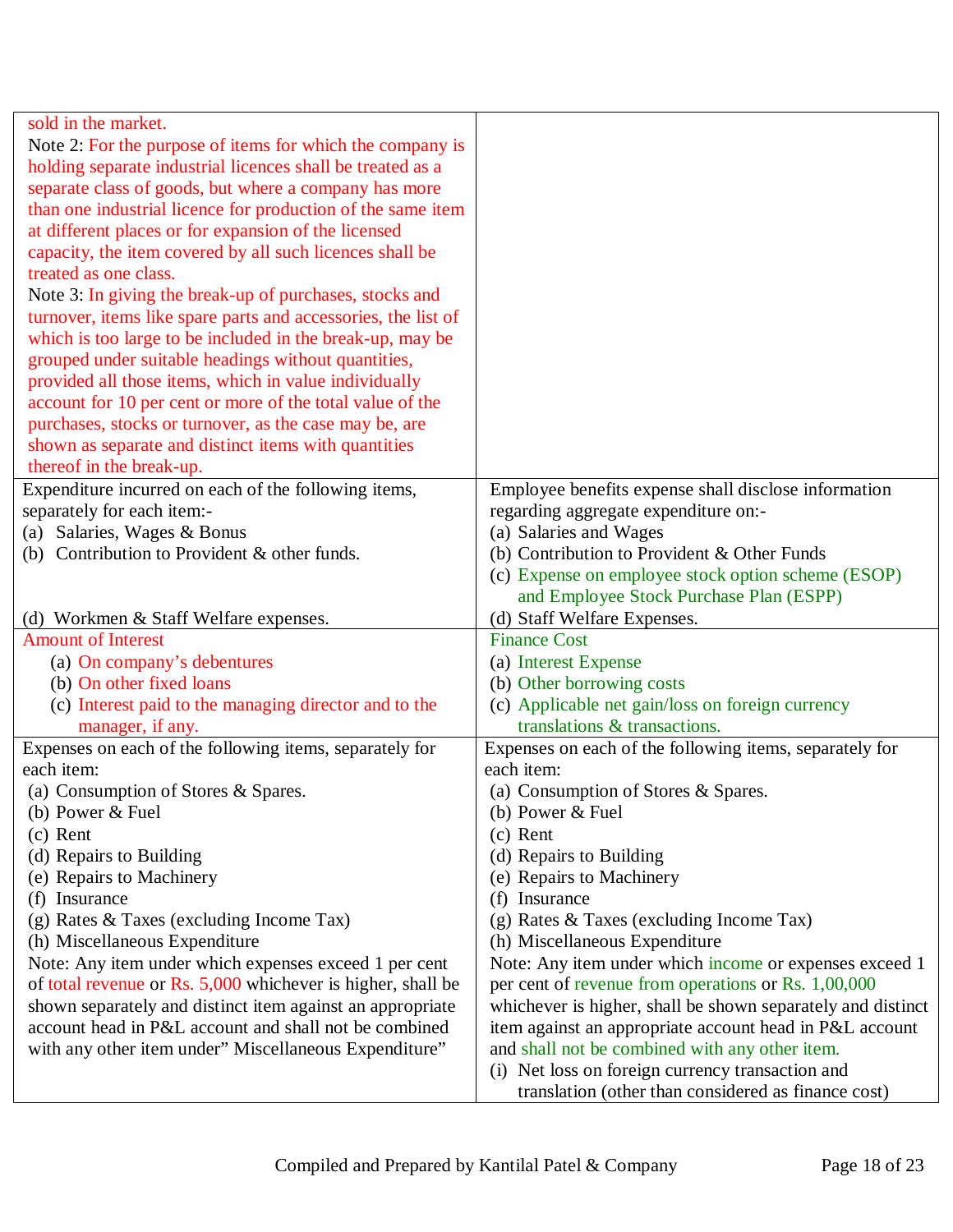| Payment to Auditor<br>(i)                                                                                             | (j) Payment to Auditors                                                                       |            |
|-----------------------------------------------------------------------------------------------------------------------|-----------------------------------------------------------------------------------------------|------------|
| As Auditor                                                                                                            | As Auditor                                                                                    |            |
| <b>Taxation Matters</b>                                                                                               | <b>For Taxation Matters</b>                                                                   |            |
| <b>Company Law Matters</b>                                                                                            | For Company Law Matters                                                                       |            |
| <b>Management Services</b>                                                                                            | For Management Services                                                                       |            |
| In any other manner                                                                                                   | For Other Services                                                                            |            |
| For Expenses                                                                                                          | For reimbursement of expenses.<br>$\bullet$                                                   |            |
|                                                                                                                       | (k) Provision for losses of Subsidiary companies.                                             |            |
|                                                                                                                       | (I) Adjustment to the carrying amount investments.                                            |            |
|                                                                                                                       | (m) Net loss on sale of investments.                                                          |            |
|                                                                                                                       | (n) Details of exceptional and extraordinary items.                                           |            |
|                                                                                                                       | (o) Prior period items                                                                        |            |
| (j) (i) The aggregate, if material, of any amounts set aside                                                          | (p) (i) The aggregate, if material, of any amounts set aside                                  |            |
| or proposed to be set aside, to reserve, but not                                                                      | or proposed to be set aside, to reserve, but not                                              |            |
| including provisions made to meet any specific                                                                        | including provisions made to meet any specific                                                |            |
| liability, contingency or commitment known to exist                                                                   | liability, contingency or commitment known to                                                 |            |
| at the date as to which the balance-sheet is made up.                                                                 | exist at the date as to which the balance-sheet is<br>made up.                                |            |
| (ii) The aggregate, if material, of any amounts                                                                       | (ii) The aggregate, if material, of any amounts                                               |            |
| withdrawn from such reserves.                                                                                         | withdrawn from such reserves.                                                                 |            |
|                                                                                                                       |                                                                                               |            |
| (k) (i) The aggregate, if material, of the amounts set aside                                                          | (q) (i) The aggregate, if material, of the amounts set aside                                  |            |
| to provisions made for meeting specific liabilities,                                                                  | to provisions made for meeting specific liabilities,                                          |            |
| contingencies or commitments.                                                                                         | contingencies or commitments.                                                                 |            |
| (ii) The aggregate, if material, of the amounts withdrawn                                                             | (ii) The aggregate, if material, of the amounts                                               |            |
| from such provisions, as no longer required.                                                                          | withdrawn from such provisions, as no longer                                                  |            |
|                                                                                                                       | required.                                                                                     |            |
|                                                                                                                       | STATEMENT OF PROFIT & LOSS                                                                    |            |
|                                                                                                                       | (FACE REPORTING)                                                                              |            |
|                                                                                                                       | Profit before exceptional and extraordinary items                                             | <b>XXX</b> |
|                                                                                                                       | and tax                                                                                       |            |
| Shall disclose every material feature, including credits or                                                           | <b>Exceptional</b> items                                                                      |            |
| receipts and debits or expenses in respect of non-recurring                                                           |                                                                                               | (XXX)      |
| transactions or transactions of an exceptional nature.                                                                |                                                                                               |            |
|                                                                                                                       | Profit before extraordinary items and tax                                                     | <b>XXX</b> |
|                                                                                                                       | <b>Extraordinary items</b>                                                                    | (XXX)      |
|                                                                                                                       | <b>Profit Before Tax</b>                                                                      | <b>XXX</b> |
| The amount of charge for Indian Income tax and other                                                                  | <b>Tax Expense</b>                                                                            |            |
| Indian taxation on profits, including, where practicable,<br>with Indian income-tax any taxation imposed elsewhere to | <b>Current Tax</b><br><b>XXX</b><br>a.<br><b>Deferred Tax</b><br><b>XXX</b><br>$\mathbf{b}$ . |            |
| the extent of the relief, if any, from Indian Income tax and                                                          |                                                                                               | (XXX)      |
| distinguishing where practicable, between income tax and                                                              |                                                                                               |            |
| other taxation.                                                                                                       |                                                                                               |            |
|                                                                                                                       | Profit/(Loss) for the period from continuing                                                  |            |
|                                                                                                                       | operations.                                                                                   | <b>XXX</b> |
|                                                                                                                       |                                                                                               |            |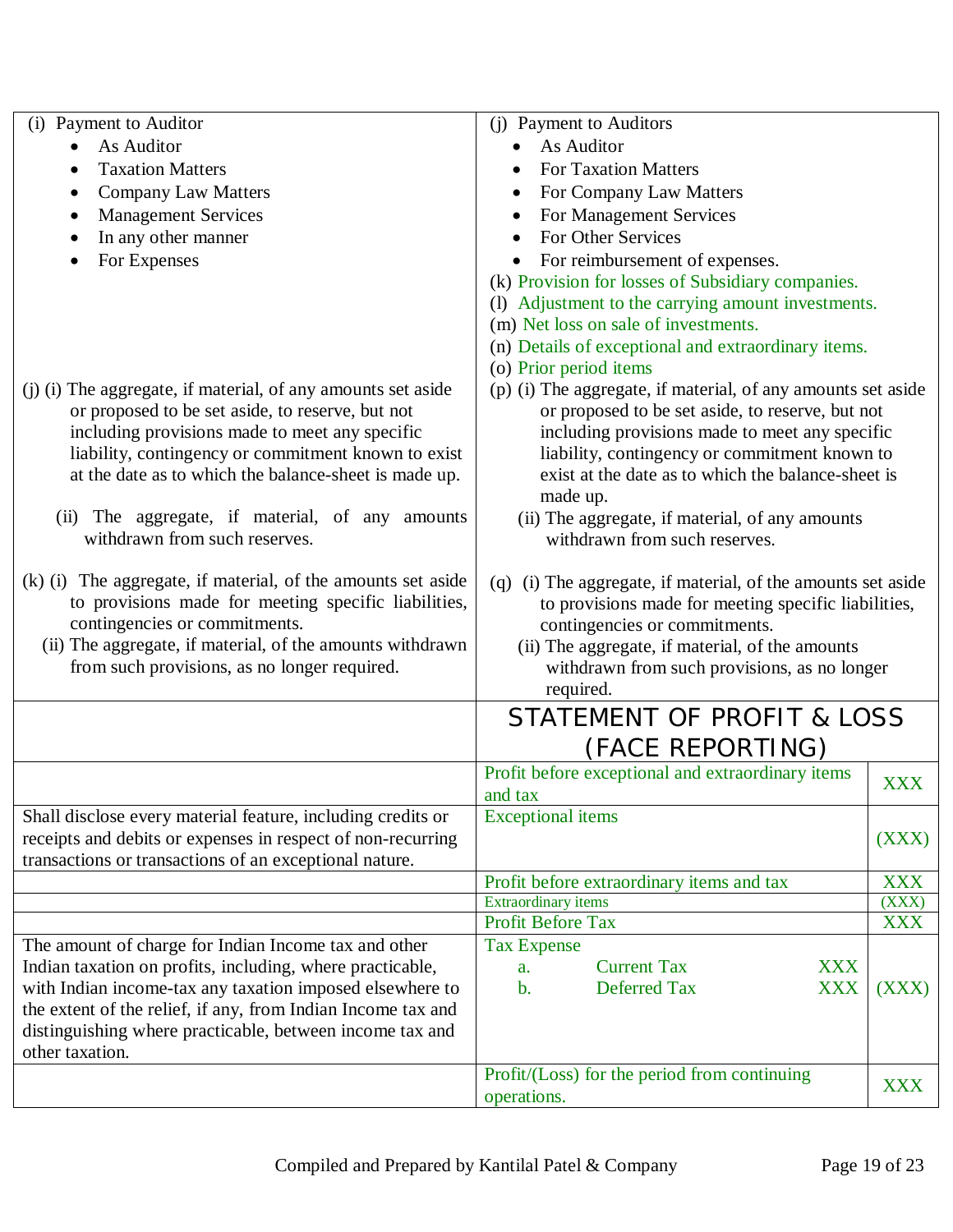|    |                                                                                                                                                                                                                                                                                      |        | Profit/(Loss) from discontinuing Operations                                                                                                                                                                                                                                                      | <b>XXX</b> |
|----|--------------------------------------------------------------------------------------------------------------------------------------------------------------------------------------------------------------------------------------------------------------------------------------|--------|--------------------------------------------------------------------------------------------------------------------------------------------------------------------------------------------------------------------------------------------------------------------------------------------------|------------|
|    |                                                                                                                                                                                                                                                                                      |        | Tax expense on discontinuing operations                                                                                                                                                                                                                                                          | (XXX)      |
|    |                                                                                                                                                                                                                                                                                      | $\tan$ | Profit/(Loss) from discontinuing Operations (after                                                                                                                                                                                                                                               | <b>XXX</b> |
|    |                                                                                                                                                                                                                                                                                      |        | Profit/(Loss) for the period                                                                                                                                                                                                                                                                     | <b>XXX</b> |
|    |                                                                                                                                                                                                                                                                                      |        | Earnings per equity share                                                                                                                                                                                                                                                                        |            |
|    |                                                                                                                                                                                                                                                                                      |        | 1. Basic                                                                                                                                                                                                                                                                                         | <b>XXX</b> |
|    |                                                                                                                                                                                                                                                                                      |        | 2. Diluted                                                                                                                                                                                                                                                                                       | <b>XXX</b> |
|    | BY WAY OF A NOTE the following information shall be<br>disclosed.                                                                                                                                                                                                                    |        | BY WAY OF A NOTE the following information shall be<br>disclosed.                                                                                                                                                                                                                                |            |
| a) | Value of imports calculated on C.I.F basis by the<br>company during the financial year in respect of $-$<br>I. Raw materials;<br>II. Components and spare parts;<br>III. Capital goods;                                                                                              | a)     | Value of imports calculated on C.I.F basis by the<br>company during the financial year in respect of $-$<br>I. Raw materials;<br>II. Components and spare parts;<br>III. Capital goods;                                                                                                          |            |
| b) | Expenditure in foreign currency during the financial<br>year on account of royalty, know-how, professional<br>and consultation fees, interest, and other matters;                                                                                                                    | b)     | Expenditure in foreign currency during the financial<br>year on account of royalty, know-how, professional<br>and consultation fees, interest, and other matters;                                                                                                                                |            |
| c) | Value of all imported raw materials, spare parts and<br>components consumed during the financial year and<br>the value of all indigenous raw materials, spare parts<br>and components similarly consumed<br>and<br>the<br>percentage of each to the total consumption;               | c)     | Total value of all imported raw materials, spare parts<br>and components consumed during the financial year<br>and the total value of all indigenous raw materials,<br>spare parts and components similarly consumed and<br>the percentage of each to the total consumption;                     |            |
| d) | The amount remitted during the year in foreign<br>currencies on account of dividends, with a specific<br>mention of the number of non-resident shareholders,<br>the number of shares held by them on which the<br>dividends were due and the year to which the<br>dividends related; | d)     | The amount remitted during the year in foreign<br>currencies on account of dividends, with a specific<br>mention of the total number of non-resident<br>shareholders, the total number of shares held by them<br>on which the dividends were due and the year to which<br>the dividends related; |            |
|    | e) Earnings in foreign exchange classified under the<br>following heads, namely:-                                                                                                                                                                                                    |        | e) Earnings in foreign exchange classified under the<br>following heads, namely:-                                                                                                                                                                                                                |            |
|    | Export of goods calculated on F.O.B. basis;<br>Ι.<br>II. Royalty, know-how, professional and<br>consultation fees;<br>III. Interest and dividend;<br>IV. Other income, indicating the nature thereof                                                                                 |        | I. Export of goods calculated on F.O.B. basis;<br>II. Royalty, know-how, professional and<br>consultation fees;<br>III. Interest and dividend;<br>IV. Other income, indicating the nature thereof                                                                                                |            |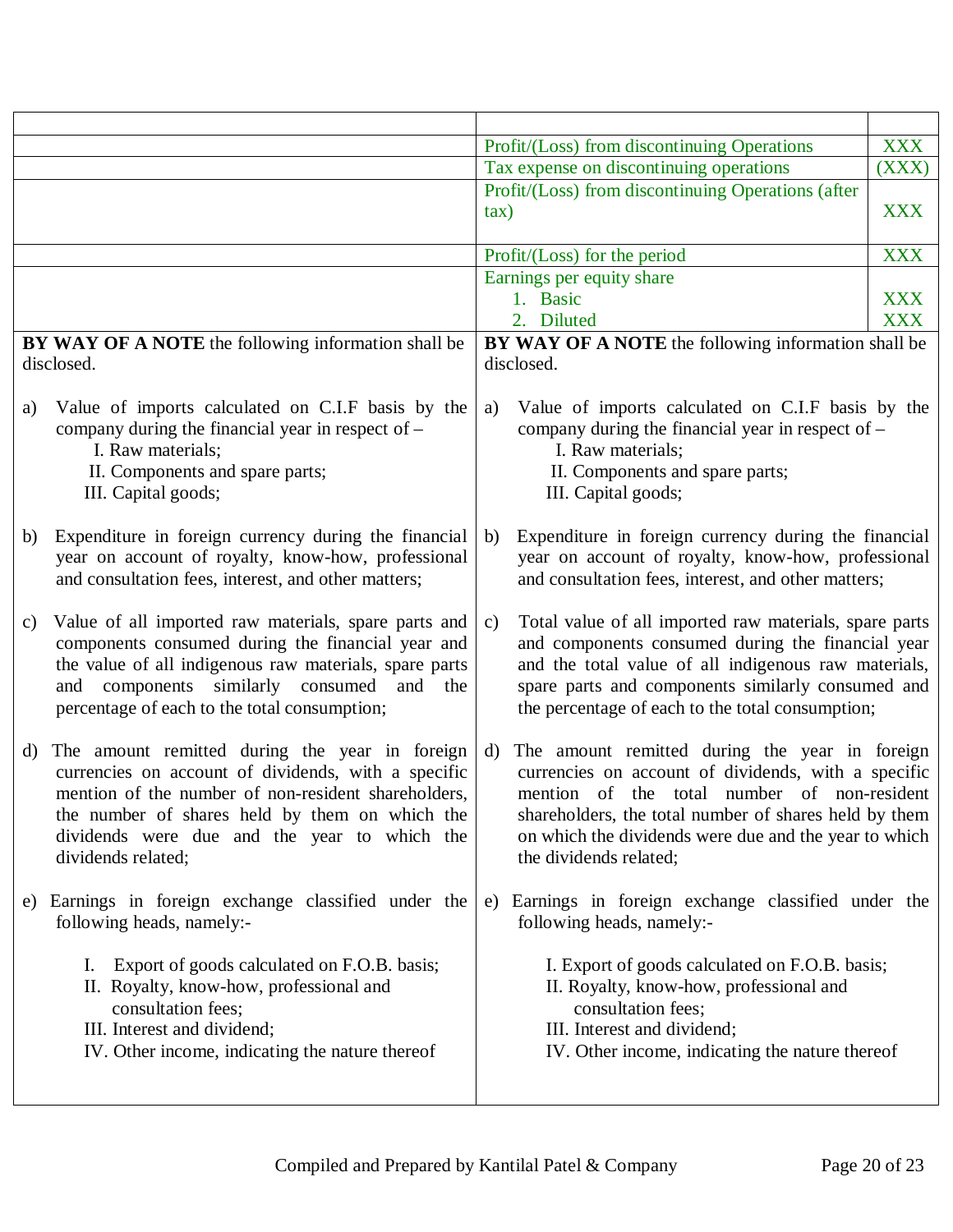|     | <b>OTHER DISCLOSURES</b>                                              |  |
|-----|-----------------------------------------------------------------------|--|
| (a) | Commission paid to sole selling agents within the                     |  |
|     | meaning of section 294 of the act.                                    |  |
|     | (b) Brokerage and discount on sales, other than the usual             |  |
|     | trade discount.                                                       |  |
| (c) | The amount provided for depreciation, renewals or                     |  |
|     | diminution in value of fixed assets.                                  |  |
|     | If such provision is not made by means of a                           |  |
|     | depreciation charge, the method adopted for making<br>such provision. |  |
|     | If no provision is made for depreciation, the fact that               |  |
|     | no provision has been made shall be stated and the                    |  |
|     | quantum of arrears of depreciation computed in                        |  |
|     | accordance with section 205(2) of the Companies Act                   |  |
|     | shall be disclosed by way of a note.                                  |  |
|     | (d) The profit $&$ Loss account shall also contain or give            |  |
|     | by way of a note detail information showing                           |  |
|     | separately, the following payments provided or made                   |  |
|     | during the financial year, to the directors (including                |  |
|     | managing directors or managers, if any, by the                        |  |
|     | company, the subsidiaries of the company and any                      |  |
|     | other person):-                                                       |  |
|     | The managerial remuneration u/s 198 of the<br>(1)                     |  |
|     | act paid/payable during the financial year to                         |  |
|     | the directors (including managing directors                           |  |
|     | or manager, if any)<br>Other allowances and commissions<br>(2)        |  |
|     | including guarantee commission.                                       |  |
|     | Any other perquisites or benefits in cash or<br>(3)                   |  |
|     | in kind.                                                              |  |
|     | (4)                                                                   |  |
|     | (i)<br>Pensions                                                       |  |
|     | (ii) Gratuities                                                       |  |
|     | (iii) Payment from Provident funds, in excess of own                  |  |
|     | subscriptions and interest thereon.                                   |  |
|     | (iv) Compensation for loss of office                                  |  |
|     | (v) Consideration in connection with retirement fron                  |  |
|     | office.<br>(e) The Profit & Loss account shall contain or give by way |  |
|     | of a note, a statement showing the computation of net                 |  |
|     | profits in accordance with section 349 of the act with                |  |
|     | relevant details of the calculation of the commissions                |  |
|     | payable by way of percentage of such profits to the                   |  |
|     | directors (including managing directors) or manager, if               |  |
|     | any.                                                                  |  |
|     | The amounts reserved for-                                             |  |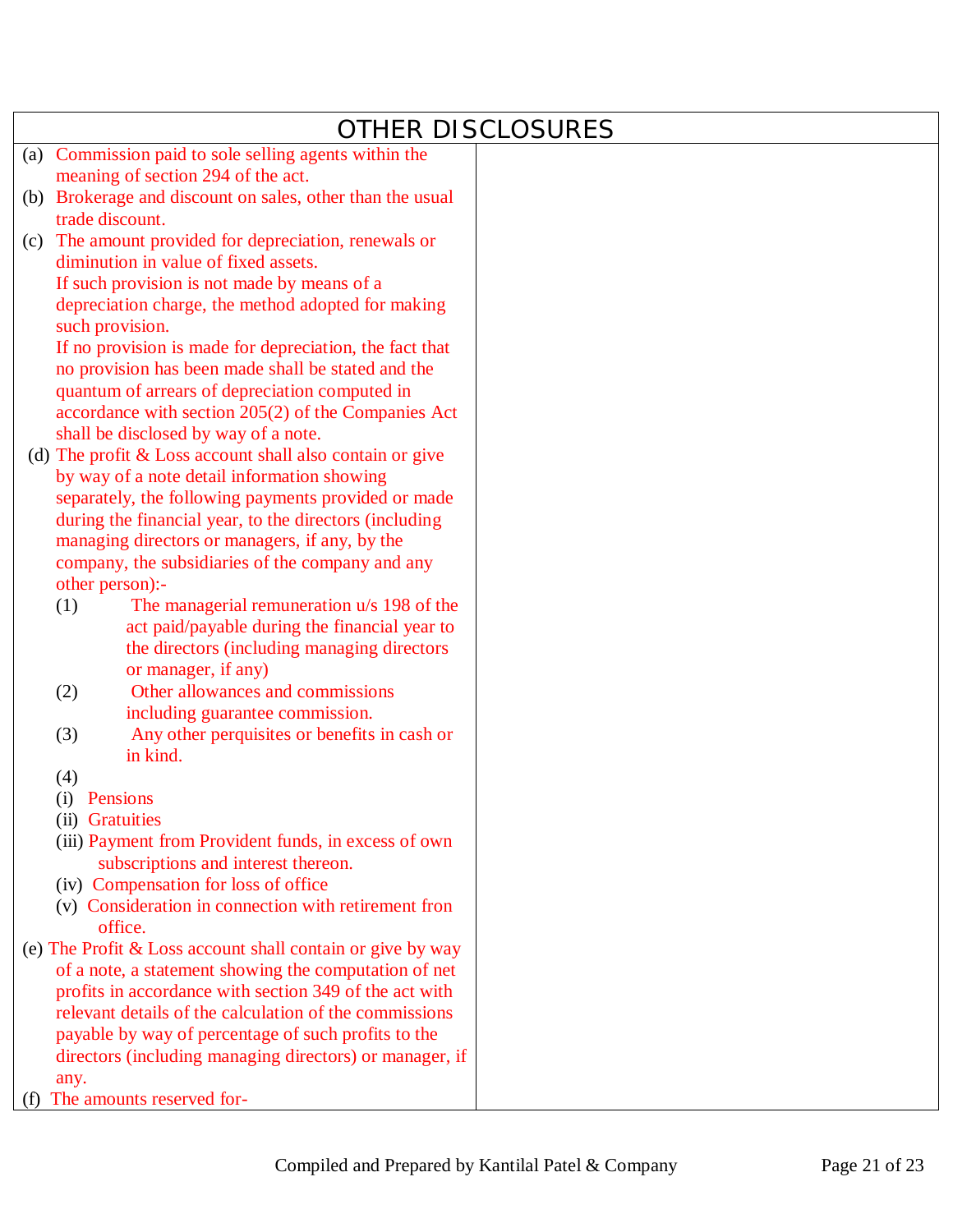- Repayment of share capital and
- Repayment of loans.
- (g) The aggregate amount of the dividends paid, and proposed, and stating whether such amounts are subject to deduction of income-tax or not.
- (h) Amount, if material, by which any items shown in the profit and loss statement, is affected by any change in the basis of accounting.
- (i) In case of manufacturing companies, the profit and loss account shall also contain, by way of a note in respect of each class of goods manufactured, detailed quantitative information in regard to the following namely:-
	- (i) The licensed capacity (where license is in force)
	- (ii) The installed capacity and
	- (iii) The actual production

Note-1: The licensed capacity and the installed capacity of the company as on the last date of the year to which the profit and loss account relates, shall be mentioned against items (i) and (ii) above respectively. Note-2: Against item (iii), the actual production in respect of the finished products meant for sale shall be mentioned. In cases where semi-processed products are also sold by the company, separate details thereof shall be given.

Note-3: For the purpose of this paragraph, the items for which the company is holding separate industrial licenses shall be treated as separate classes of goods but where a company has more than one industrial licence for production of the same item at different places or for expansion of the licensed capacity, the item covered by all such licences shall be treated as one class.

(j) The Central government may direct that a company shall not be obliged top show the amount set aside to provisions other than those relating to depreciation, renewal or diminution in value of assets, if the Central Government is satisfied that the information should not be disclosed in the public interest and would prejudice the company, but subject to the condition that in any heading stating an amount arrived at after taking into account the amount set aside as such, the provision shall be so framed or marked as to indicate

(g) The amount of dividends proposed to be distributed to equity and preference shareholders for the period and the related amount per share shall be disclosed separately.